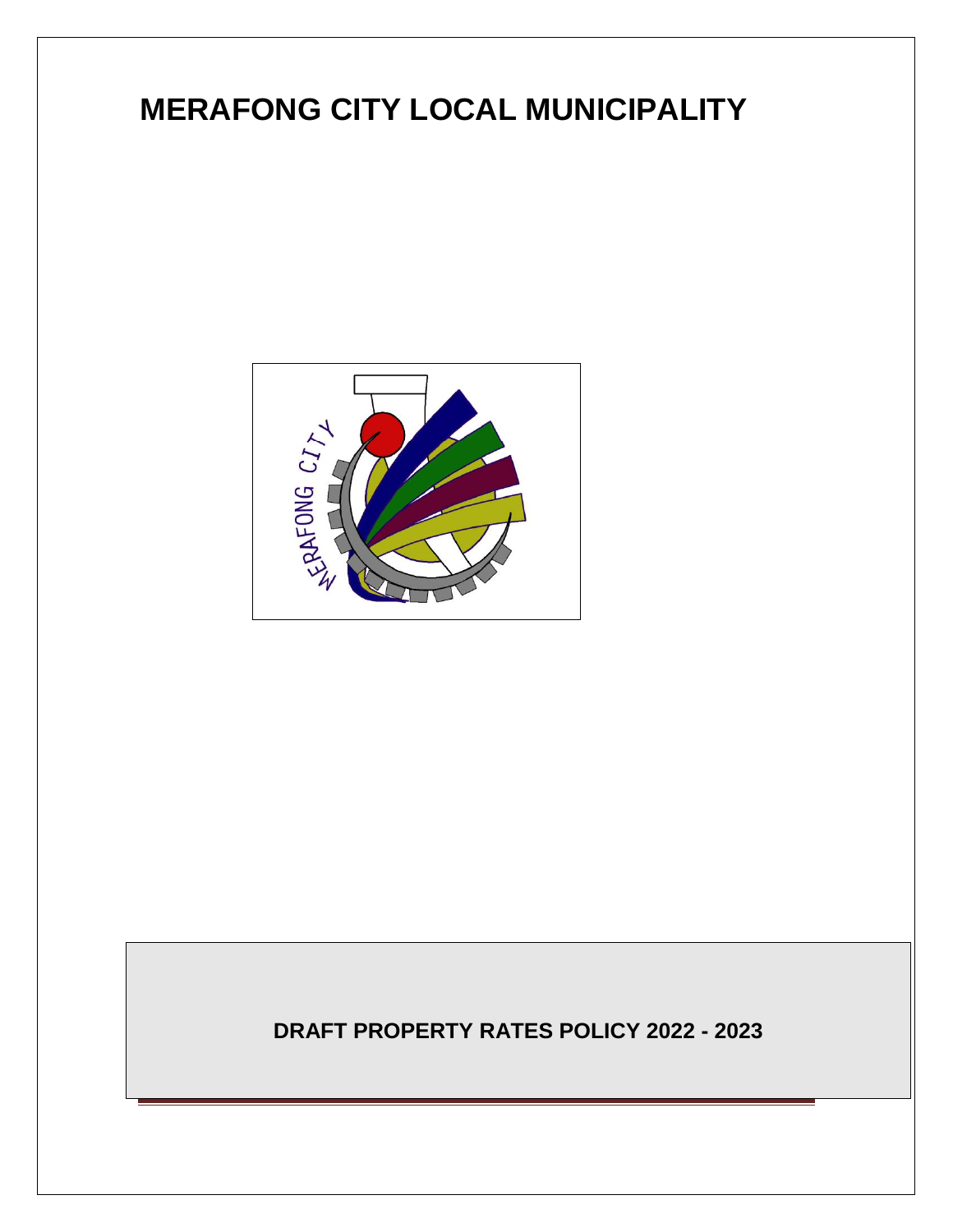**FORMULATED IN TERMS OF SECTION 3 OF THE MUNICIPAL PROPERTY RATES ACT, NO. 6 OF 2004 AS AMENDED.**

# **TABLE OF CONTENTS**

| 1.  | <b>LEGISLATIVE CONTEXT</b>                                                           | $\overline{2}$ |
|-----|--------------------------------------------------------------------------------------|----------------|
| 2.  | <b>DEFINITIONS</b>                                                                   | 3              |
| 3.  | <b>POLICY PRINCIPLES</b>                                                             | 11             |
| 4.  | SCOPE OF THE POLICY                                                                  | 12             |
| 5.  | APPLICATION OF THE POLICY                                                            | 12             |
| 6.  | <b>CLASSIFICATION OF SERVICES AND EXPENDITURE</b>                                    | 12             |
| 7.  | <b>CATEGORIES OF PROPERTY</b>                                                        | 14             |
| 8.  | <b>CATEGORIES OF OWNERS</b>                                                          | 15             |
| 9.  | PROPERTIES USED FOR MULTI PURPOSES                                                   | 15             |
| 10. | <b>DIFFERENTIAL RATING</b>                                                           | 16             |
| 11. | <b>EXEMPTIONS</b>                                                                    | 16             |
| 12. | <b>REDUCTIONS</b>                                                                    | 17             |
| 13. | <b>REBATES</b>                                                                       | 18             |
| 14. | COSTS OF EXEMPTIONS, REDUCTIONS, REBATES,<br>EXCLUSIONS, PHASING-IN AND ITS BENEFITS | 21             |
| 15. | <b>RATES INCREASES</b>                                                               | 21             |
| 16. | NOTIFICATION OF RATES                                                                | 22             |
| 17. | <b>PAYMENT OF RATES</b>                                                              | 22             |
| 18. | PAYMENT OF RATES ON PROPERTY IN SECTIONAL<br><b>TITLE SCHEME</b>                     | 23             |
| 19. | <b>ACCOUNTS TO BE FURNISHED</b>                                                      | 23             |
|     |                                                                                      |                |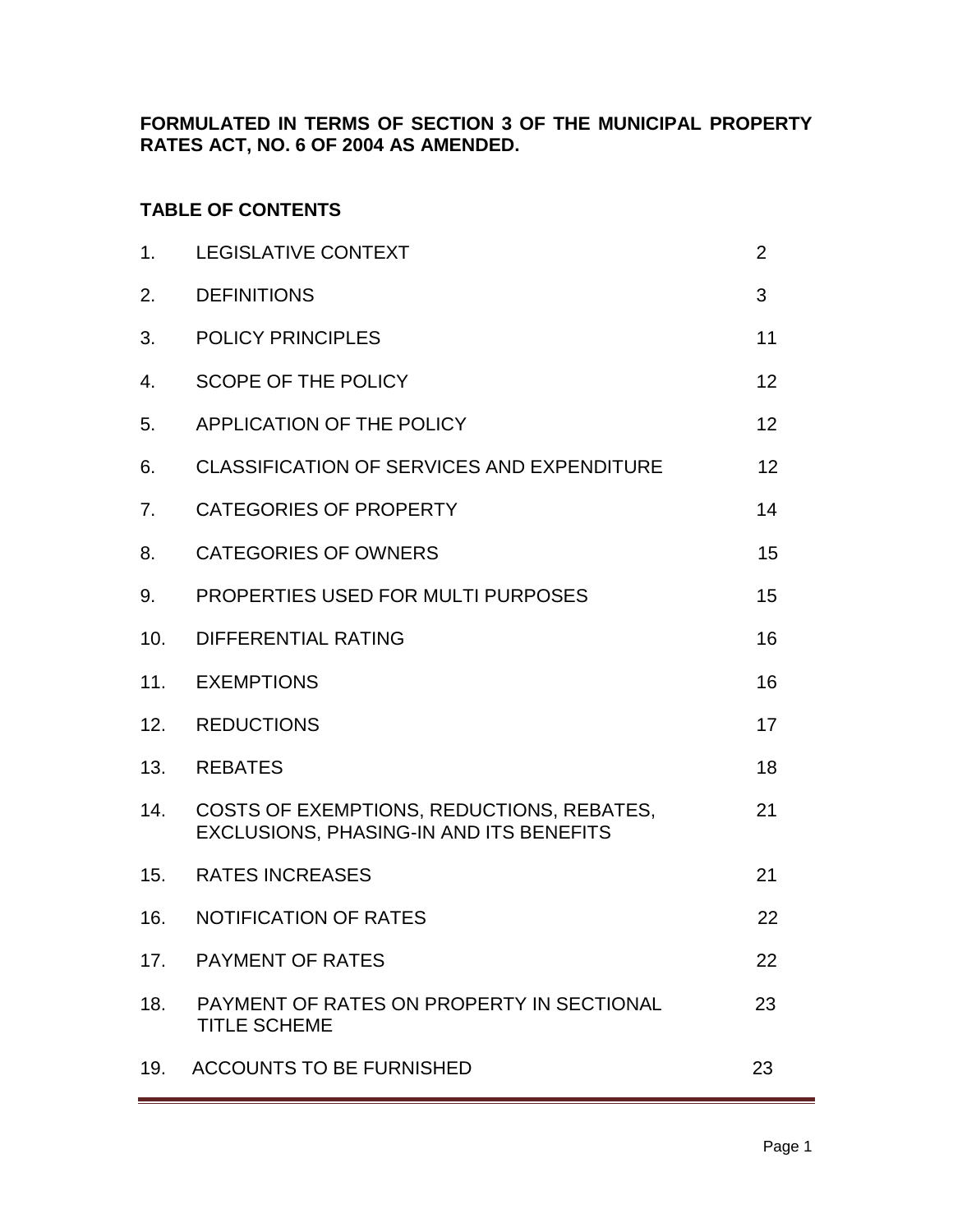| <b>20.</b> | CORRECTION OF ERRORS AND OMMISSIONS        | 24 |
|------------|--------------------------------------------|----|
| 21.        | <b>FREQUENCY OF VALUATION</b>              | 24 |
| 22.        | <b>COMMUNITY PARTICIPATION</b>             | 24 |
| 23.        | <b>REGISTER OF PROPERTIES</b>              | 25 |
| 24.        | BY-LAWS TO GIVE EFFECT TO THE RATES POLICY | 25 |
| 25.        | <b>REGULAR REVIEW PROCESS</b>              | 25 |
| 26.        | <b>SHORT TITLE</b>                         | 25 |
| 27.        | ENFORCEMENT/IMPLEMENTATION                 | 25 |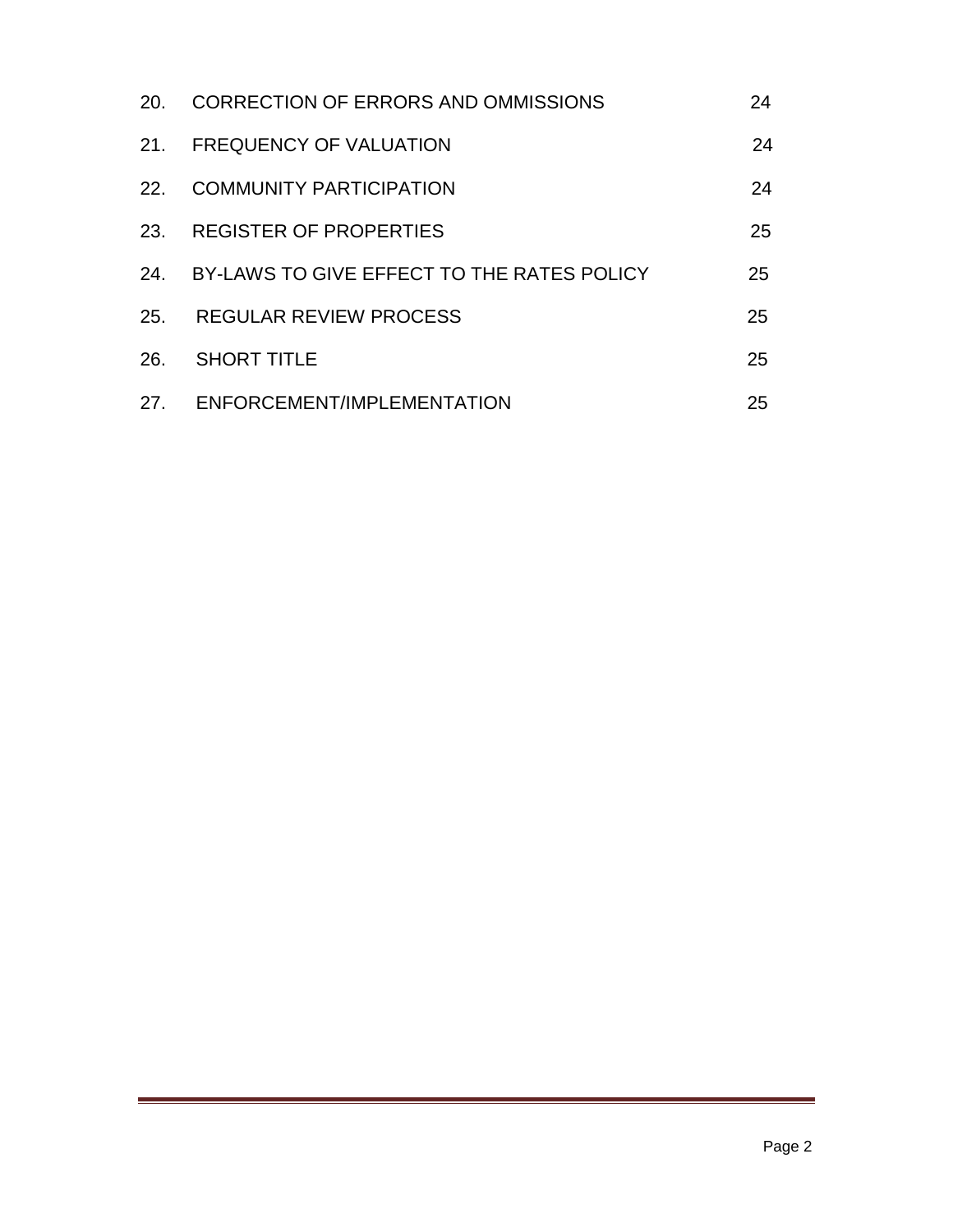### **1. LEGISLATIVE CONTEXT**

- 1.1. This policy is mandated by Section 3 of the Municipal Property Rates Act, 2004 (No. 6 of 2004), which specifically provides that a municipality must adopt a Rates Policy.
- 1.2. In terms of Section 229 of the Constitution of the Republic of South Africa, 1996 (No.108 of 1996), a municipality may impose rates on property.
- 1.3. In terms of the Municipal Property Rates Act, 2004 (No. 6 of 2004) a municipality in accordance with
	- a. Section 2(1), may levy a rate on property in its area; and
	- b. Section 2(3), must exercise its power to levy a rate on property subject to-

(i) Section 229 and any other applicable provisions of the Constitution; (ii) The provisions of the Property Rates Act; and (iii)The rates policy.

- 1.4. In terms of Section 4 (1) (c) of the Municipal Systems Act, 2000 (No. 32 of 2000), the municipality has the right to finance the affairs of the municipality by imposing, *inter alia*, rates on property.
- 1.5. In terms of Section 62(1)(f)(ii) of the Municipal Finance Management Act, 2003 (No. 56 of 2003) the municipal manager must ensure that the municipality has and implements a rates policy.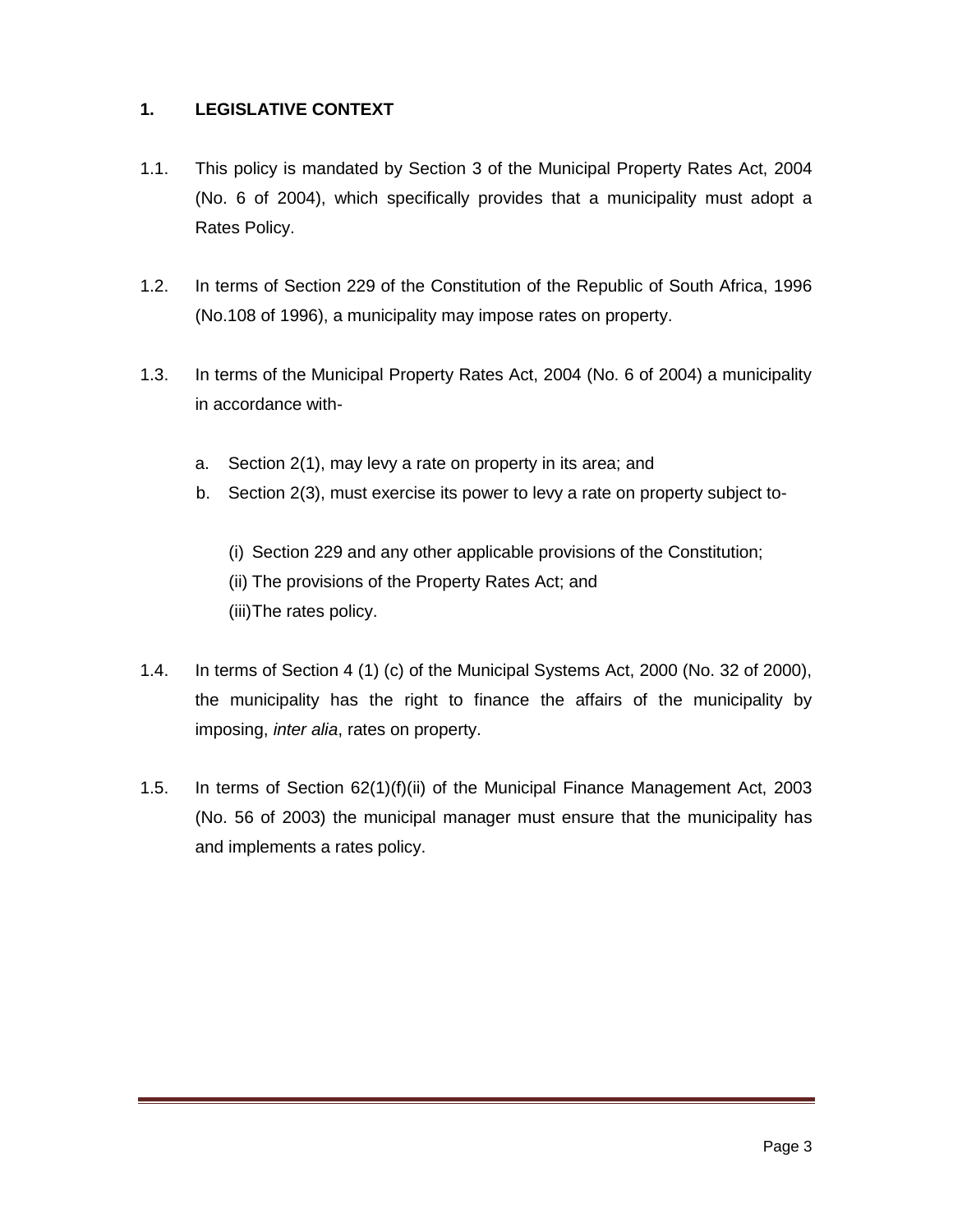#### **2. DEFINITIONS**

- 2.1. **"Act"**, means the Local Government: Municipal Property Rates Act, 2004 (Act 6 of 2004) as amended;
- 2.2. **"agent"**, in relation to the owner of a property- to receive rental or other payments in respect of the property on behalf of the owner; or to make payments in respect of the property on behalf of the owner;
- 2.3. **"agricultural property"**, means a property that is used primarily for agricultural purposes but, without derogating from section 9, excludes any portion thereof that is used commercially for the hospitality of guests, and excludes the use of (a) the property for the purpose of ecotourism of for the trading in or hunting of game;
- 2.4. **"annually"**, means once every financial year;
- 2.5. **"appeal board"**, means a valuation board established in terms of section 56 of the Act;
- 2.6. **"business and commercial"**, means a property on which the activity of buying, selling or trading in goods and services occurs, but excludes a property that forms part of the mixed-use property category. It includes any office or other accommodation on the same erf, the use of which is incidental to the business, but excludes the business of mining. Further includes, any vacant property which is being used for storage or parking which is in line with the zoning of the property;
- 2.7. **"category" –** in relation to property, means a category of properties determined in terms of section 8; in relation to owners of properties, means a category of owners determined in terms of section 15 (2);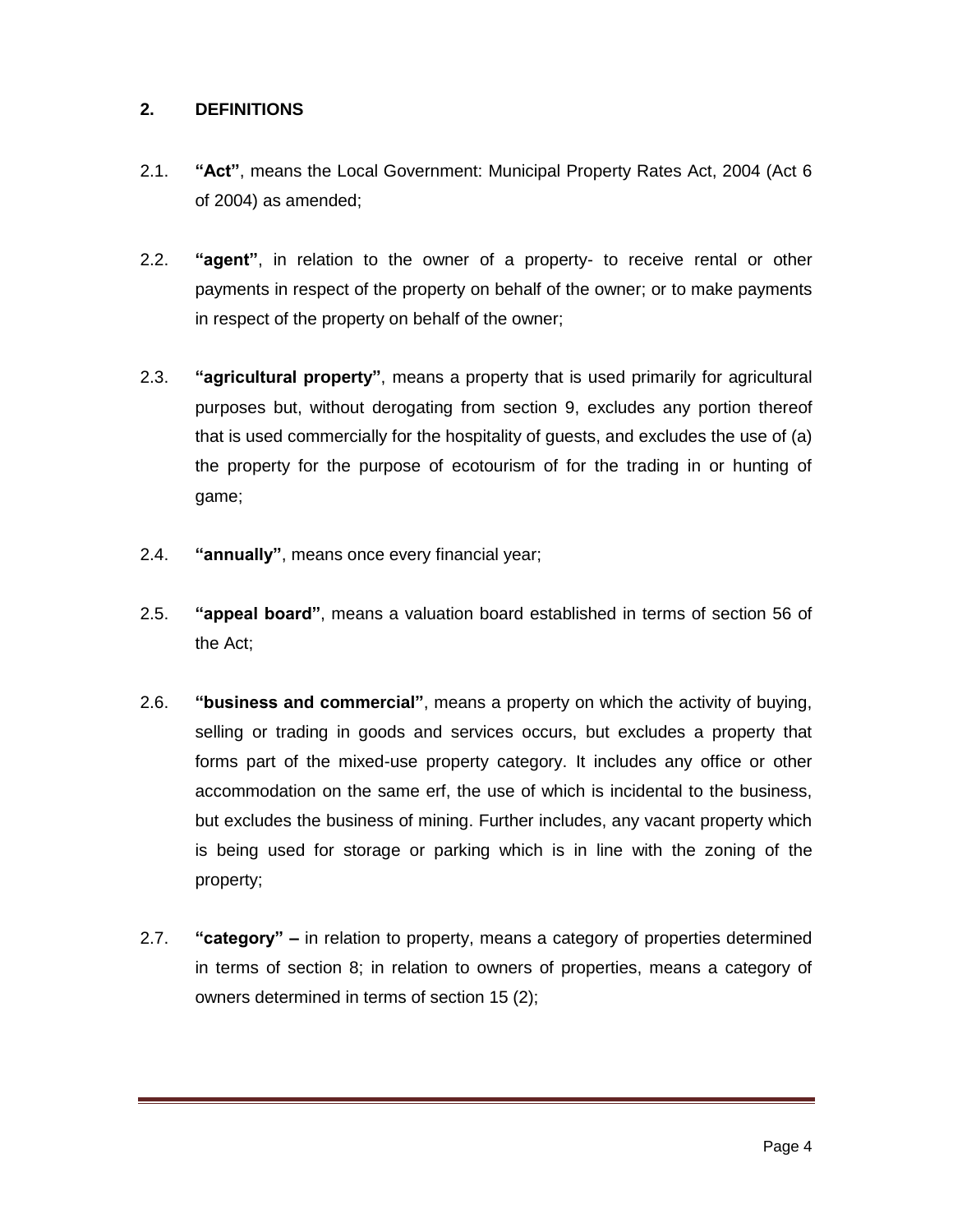- 2.8. **"category of properties"**, means a category of properties determined according to the zoning, use of the property, permitted use of the property, or the geographical area in which the property is situated;
- 2.9. **"Council"** means the highest legislative body of the Merafong City Local Municipality as referred to in section 157 (1) of the Constitution and section 18 (3) of the Local Government: Municipal Structures Act, 1998 (Act 117 of 1998);
- 2.10. **"date of valuation",** means the date determined by a municipality in terms of section 31 (1);
- 2.11. **"day"**, means when any number of days are prescribed for the performance of any act, those days must be reckoned by excluding the first and including the last day, unless the last day falls on a Saturday, Sunday or any public holiday, in which case the number of days must be reckoned by excluding the first day and also any such Saturday, Sunday or public holiday;
- 2.12. **"district municipality"** means a municipality that has municipal executive and legislative authority in an area that includes more than one municipality, and which is described in section 155(1) of the Constitution as a category C municipality;
- 2.13. **"economic services"**, means services for which the tariffs are fixed to recover the full costs of the service, like refuse and sewer services;
- 2.14. **"effective date"-** in relation to a valuation roll, means the date on which the valuation roll takes effect, in terms of section 32 (1) of the Act, or in relation to a supplementary valuation roll, means the date on which a supplementary valuation roll takes effect and in terms of section 78 (b);
- 2.15. **"exclusion",** in relation to a municipality's rating power, means a restriction of that power as provided for in section 17;
- 2.16. **"exemption"**, in relation to the payment of a rate, means an exemption from the payment of rates, granted by a municipality in terms of section 15;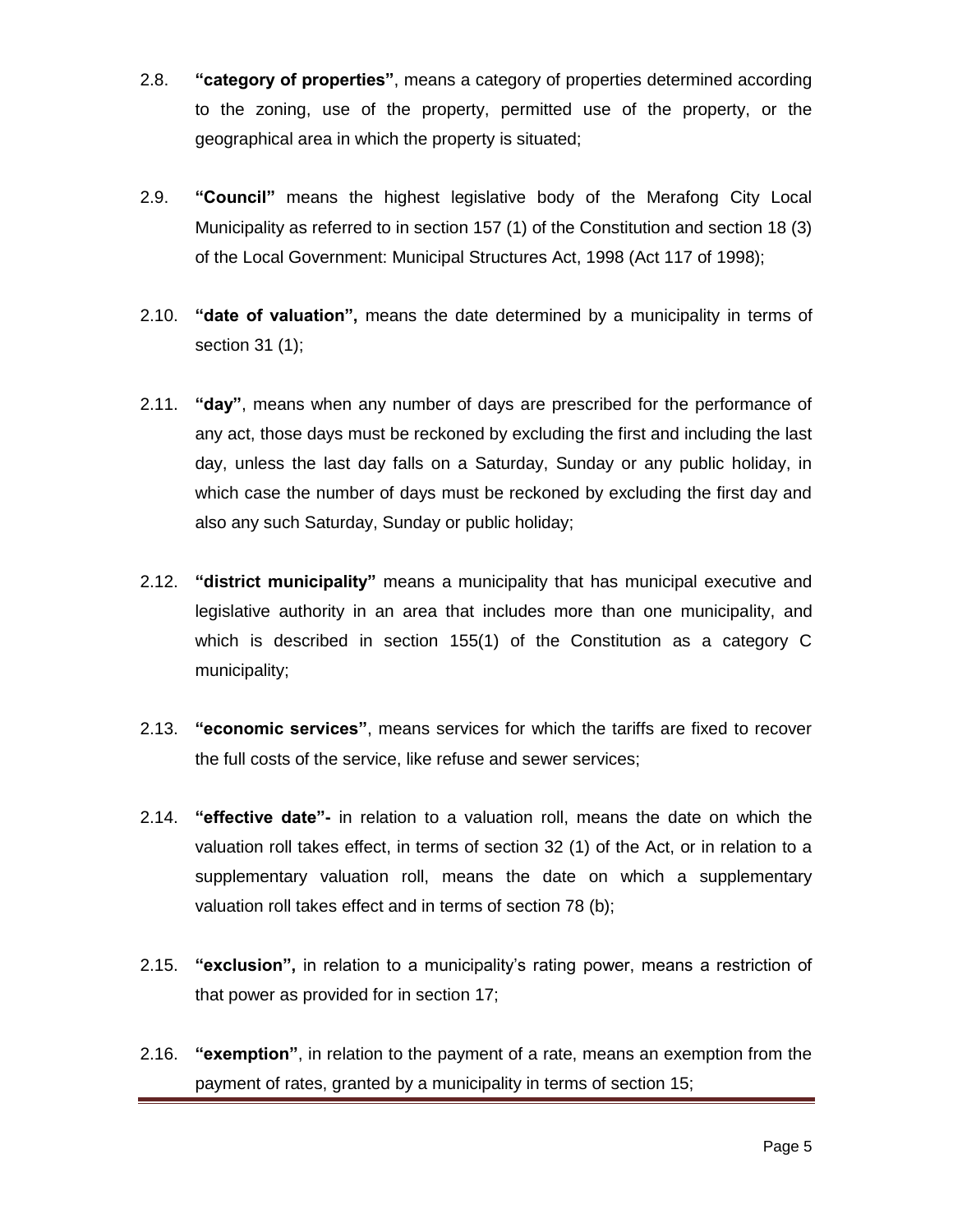- 2.17. **"financial year"**, means the period starting from 1 July in a year to 30 June the next year;
- 2.18. **"land reform beneficiary",** in relation to a property, means a person whoacquired the property through- the Provision of Land and Assistance Act, 1993 (Act No. 126 of 1993); or the Restitution of Land Rights Act, 1994 (Act No. 22 of 1994); holds the property subject to the Communal Property Associations Act, 1996 (Act No. 28 of 1996); or person who holds or acquires the property in terms of such other land tenure reform legislation as may pursuant to section 25(6) and (7) of the Constitution be enacted after this Act has taken effect;
- 2.19. **"land tenure right"**, means a land tenure right as defined in section 1 of the Upgrading of Land Tenure Rights Act 1991 (Act No. 112 of 1991);
- 2.20. **"local community"**, in relation to a municipality:
	- (a) means that body of persons comprising
		- the residents of the municipality;
		- the ratepayers of the municipality;
		- any civic organizations and non-governmental, private sector or labour organizations or bodies which are involved in local affairs within the municipality; and
		- visitors and other people residing outside the municipality who, because of their presence in the municipality, make use of services or facilities provided by the municipality;
	- (b) includes, more specifically, the poor and other disadvantaged sections of such body of persons;
- 2.21. **"local municipality"**, means a municipality that shares municipal executive and legislative authority in its area with a district municipality within whose area it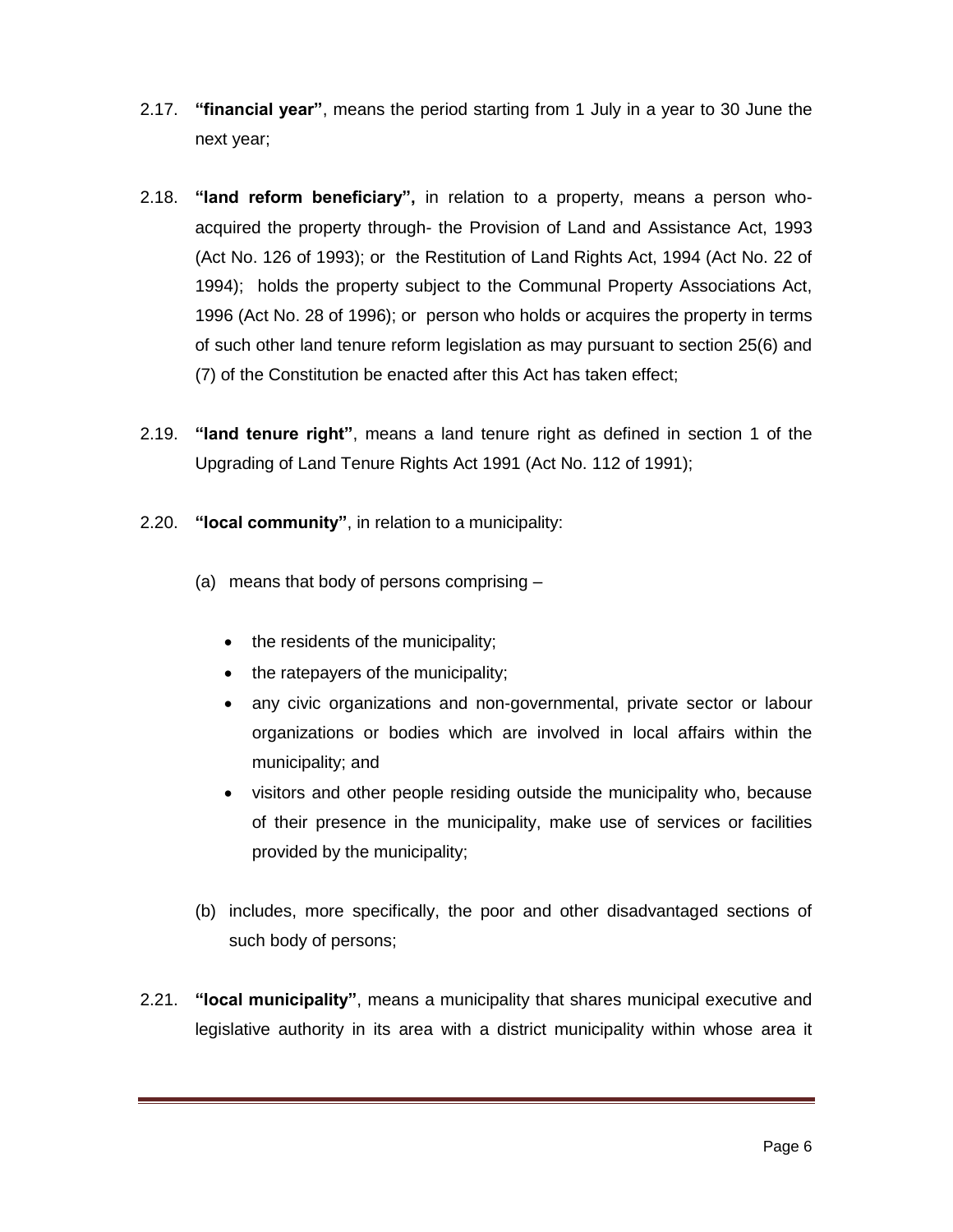falls, and which is described in section 155(1) of the Constitution as a category B municipality;

- 2.22. **"market value"**, in relation to a property, means the value of the property determined in accordance with section 46;
- 2.23. **"MEC for local Government"**, means the member of the Executive Council of a province who is responsible for local government in that province;
- 2.24. **"mine"**, means any property (including any mine dump), or part thereof, of which the use is deemed subject to the Mineral and Petroleum Resources Development Act, Act 28 of 2002, which will comprise of any operation or activity for the purposes of winning any mineral (as defined in the Mineral Petroleum Resources Development Act, Act 28 of 2002) on, in or under the earth, water or any residue deposit, whether by underground or open working or otherwise and includes any operation or activity incidental thereto;
- 2.25. **"mining property"**, means a property used for mining operations as defined in the Mineral and Petroleum Act, 2002 (Act No. 28 of 2002).
- 2.26. **"multiple purposes"**, in relation to a property, means the use of a property for more than one purpose subject to section 9, excluding mining property;
- 2.27. **"Municipal Manager"**, means a person appointed in terms of section 82 of the Municipal Structures Act, 1998;
- 2.28. **"municipality"**, means the Merafong City Local Municipality;
- 2.29. **"Municipal Finance Management Act"** means the Local Government: Municipal Finance Management Act, 2003 (Act No. 56 of 2003);
- 2.30. **"municipal valuer",** or "valuer of a municipality" means a person designated as a municipal valuer in terms of section 33(1) of the Act;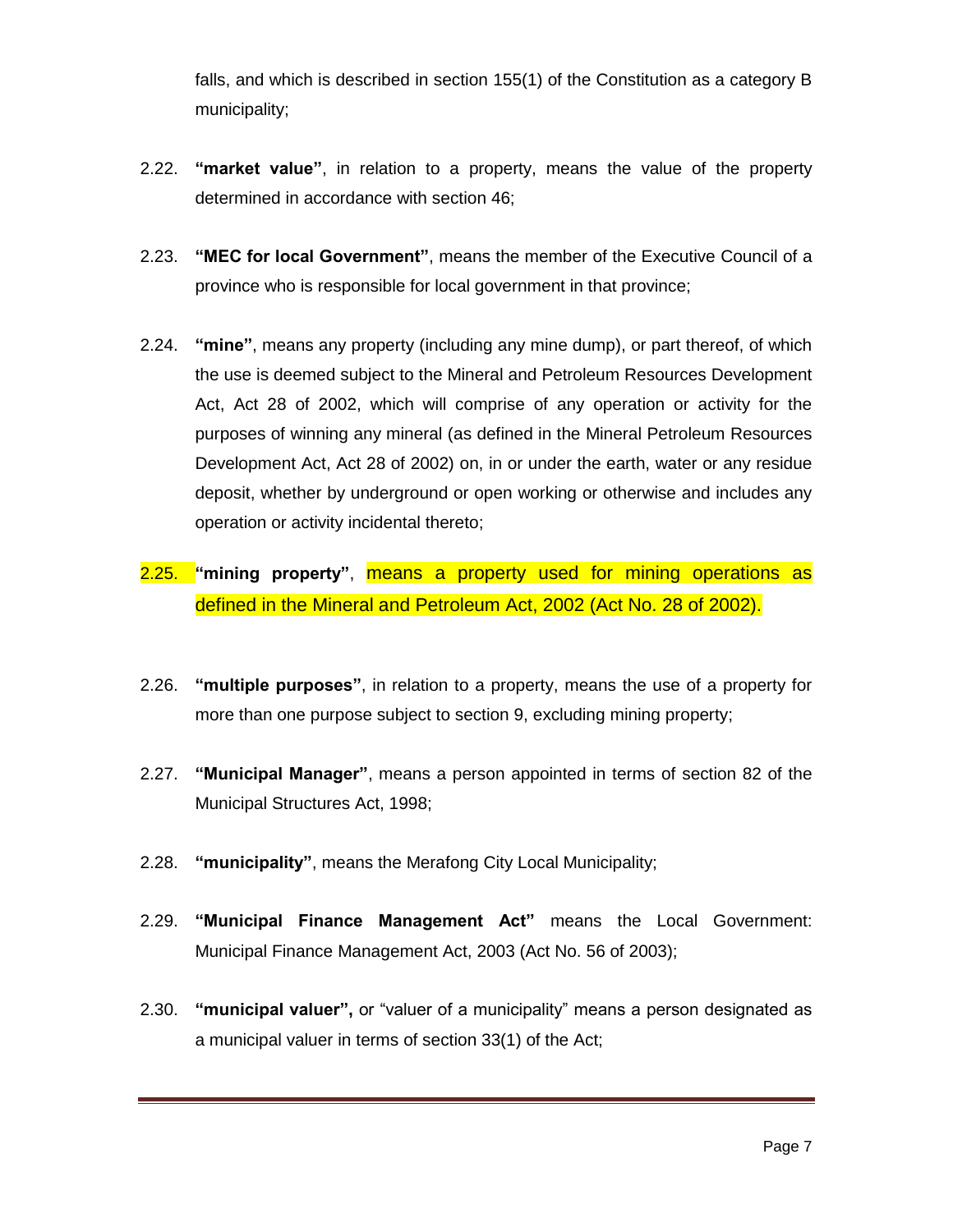- 2.31. **"newly rateable property"**, means any rateable property on which property rates were not levied before the end of the financial year preceding the date on which the Property Rates Act took effect, excluding: a property which was incorrectly omitted from valuation roll and for that reason was not rated before that date; and
	- (i) a property identified by the Minister by notice in the *Gazette* where the phasing-in of a rate is not justified;
- 2.32. **"occupier",** in relation to a property, means a person in actual occupation of a property, whether or not that person has a right to occupy the property;
- 2.33. **"office bearer"** in relation to places of worship, means the primary person who officiates at services at that place of worship;
- 2.34. **"official residence"** in relation to places of worship, means:
	- (a) a portion of the property used for residential purposes; or
	- (b) one residential property; if the residential property is not located on the same property as the place of public worship, registered in the name of a religious community or registered in the name of a trust established for the sole benefit of a religious community and used as a place of residence for an office bearer;
- 2.35. **"owner"**
	- (a) in relation to a property, means a person in whose name ownership of the property is registered;
	- (b) in relation to a right, means a person in whose name the right is registered;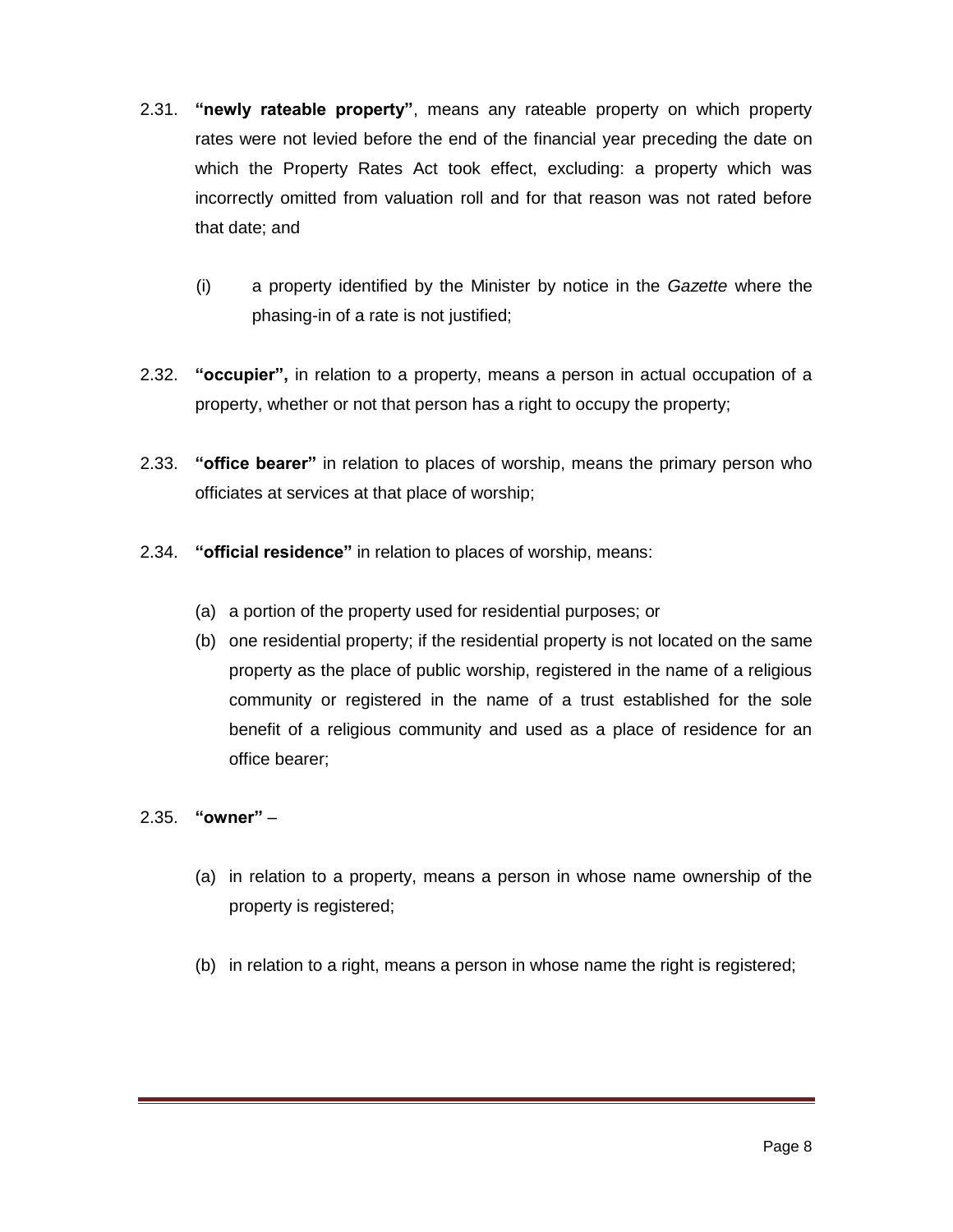- (bA)in relation to a time-sharing interest contemplated in the Property Timesharing Control Act,1983 (act no 75 of 1983), means the management association contemplated in the regulations, made in terms of section 12 of the Property Time-sharing Control Act, 1983, and published in Government Notice R327 of 24 February 1984;
- (bB)in relation to a share block company, the share block company as defined in the Share Block Control Act,1980 (Act No. 59 of 1980);
- (bC)in relation to buildings, other immovable structures and infrastructure referred to in section 17(1)(f), means the holder of the mining right or the mining permit; and
- (c) in relation to a land tenure right means a person in whose name the right is registered; or to whom it was granted in terms of legislation; or
- (d) in relation to public service infrastructure, means the organ of state which owns or controls that public service infrastructure as envisaged in the defination of "publicly controlled";

provided that a person mentioned below may for the purposes of this Act be regarded by a municipality as the owner of a property in the following cases:

- 1 A trustee, in the case of a property in a trust excluding state trust land;
- 2 An executor or administrator, in the case of a property in a deceased estate;
- 3 A trustee or liquidator, in the case of a property in an insolvent estate or in liquidation;
- 4 A judicial manager, in the case of a property in the estate of a person under judicial management;
- 5 A curator, in the case of a property in the estate of a person under judicial management;
- 6 A person in whose name a usufruct or other personal servitude is registered, in the case of a property that is subject to a usufruct or other personal servitude;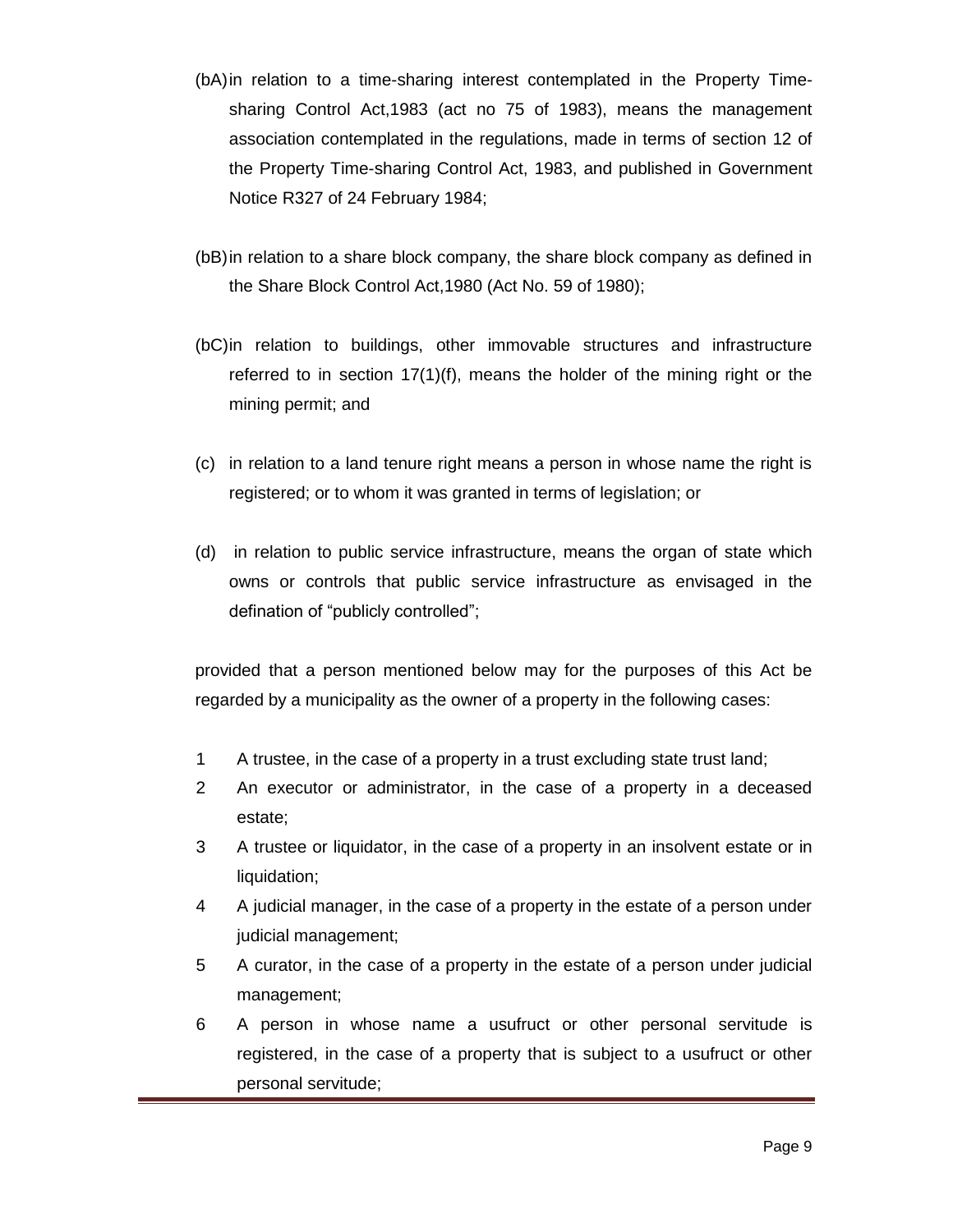- 7 A lessee, in the case of a property that is registered in the name of a municipality and is leased by it; or
- 8 A lessee, in the case of a property to which a land tenure right applies and which is leased by the holder of such right; or
- 9 A buyer, in the case of a property that was sold by a municipality and of which possession was given to the buyer pending registration of ownership in the name of the buyer;
- 2.36. **"permitted use"**, in relation to a property, means the limited purposes for which the property may be used in terms of –
	- (a) any restrictions imposed by
		- a condition of title;
		- a provision of a town planning or land use scheme; or
		- any legislation applicable to any specific property or properties; or
	- (b) any alleviation of any such restrictions;
- 2.37. **"place of worship"** means property used primarily for the purposes of congregation, excluding a structure that is primarily used for educational instruction in which secular or religious education is the primary instructive medium; Provided that the property is –
	- (a) registered in the name of a religious community;
	- (b) registered in the name of a trust established for the sole benefit of a religious community; or
	- (c) subject to a land tenure;
- 2.38. **"property"**, means
	- (a) immovable property registered in the name of a person including, in the case of a sectional title scheme, a sectional title unit registered in the name of a person;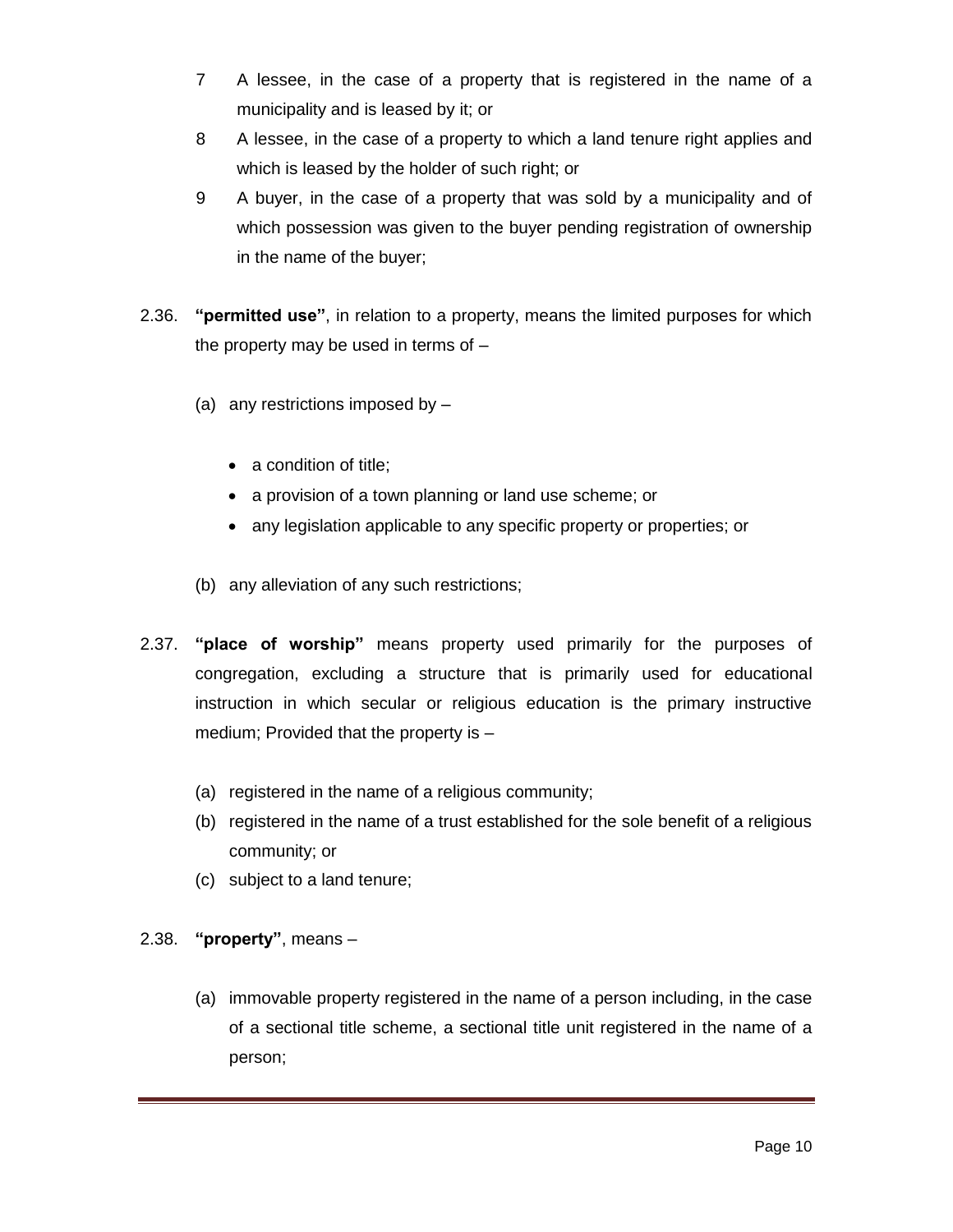- (b) a right registered against immovable property in the name of a person, excluding a mortgage bond registered against the property;
- (c) a land tenure right registered in the name of a person or granted to a person in terms of legislation; or
- (d) public service infrastructure;
- 2.39. **"property register"**, means a register of properties referred to in section 23 of the Act;
- 2.40. **"protected area"**, refers to nature reserves, botanical gardens or national parks provided that the specific area/s is declared as a "Protected area" referred to in section 10 of the Protected Areas Act;
- 2.41. **"Protected Areas Act"** means the National Environmental Management: Protected Areas Act, 2003;
- 2.42. **"publicly controlled"**, means owned by or otherwise under the control of an organ of state including –
	- (a) a public entity listed in the Public Finance Management Act,1999 (Act No. 1 of 1999),
	- (b) a municipality; or
	- (c) a municipal entity as defined in the Municipal Systems Act;
- 2.43. **"public service infrastructure"**, means publicly controlled infrastructure of the following kinds:
	- (a) national, provincial or other public road on which goods, services or labour move across a municipal boundary;
	- (b) water or sewer pipes, ducts or other conduits, dams, water supply reservoirs, water treatment plants or water pumps forming part of a water of sewer scheme serving the public;
	- (c) power stations, power substations or power lines forming part of an electricity scheme serving the public;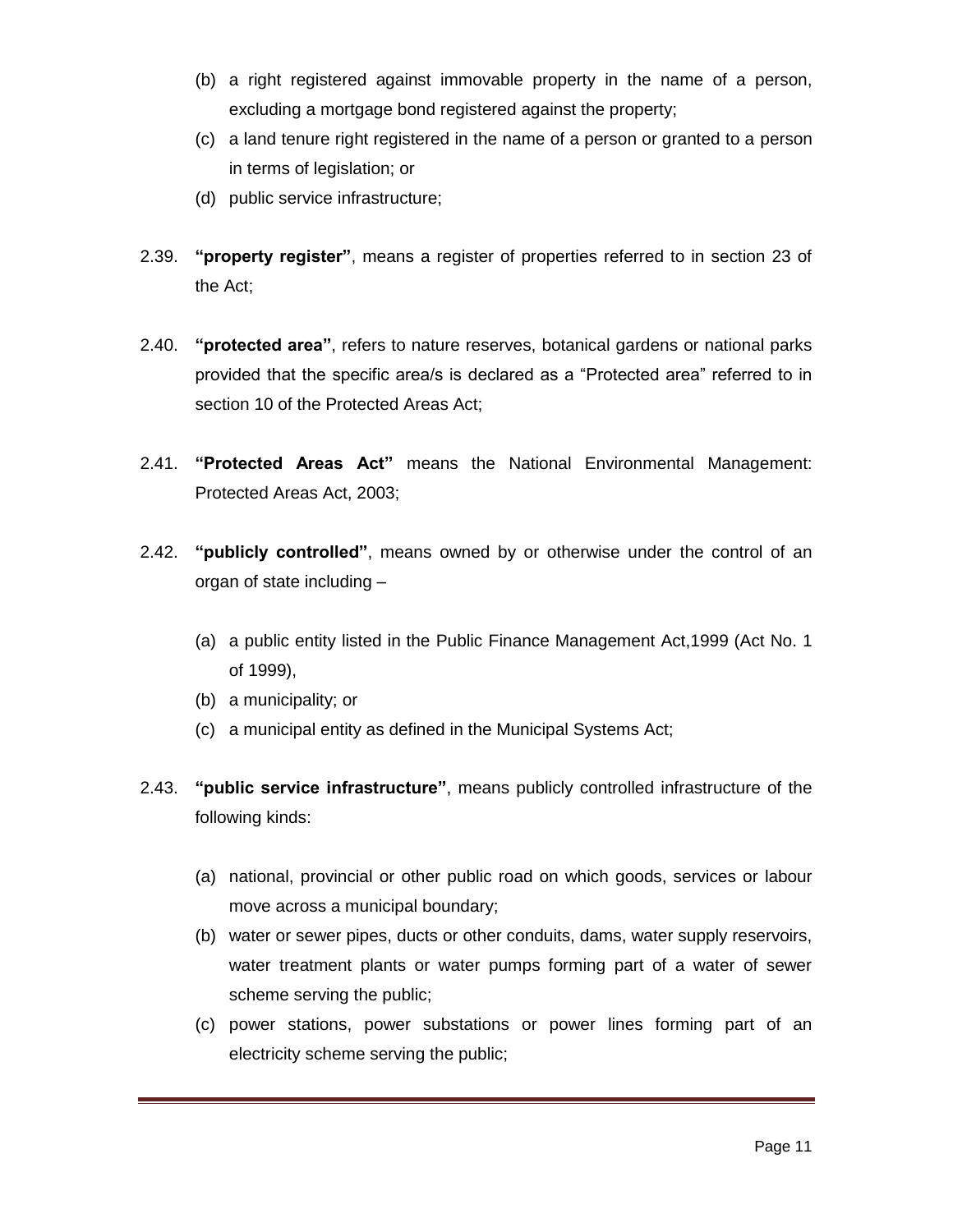- (d) gas or liquid fuel plants or refineries or pipelines for gas or liquid fuels, forming part of a scheme for transporting such fuels;
- (e) railway lines forming part of national railway system, excluding railway lines on mining property;
- (f) communication towers masts, exchanges or lines forming part of a communications system serving the public;
- (g) runways or aprons at national or provincial airports;
- (h) breakwater, sea walls, channels, basin, quay walls, jetties, roads, railway or infrastructure used for the provision of water, lights, power, sewage or similar services of ports, or navigational aids comprising light houses, radio navigational aids, buoys, or any other device or system used to assist the safe and efficient navigation of vessels;
- (i) any other publicly controlled infrastructure as may be prescribed; or
- (j) a right registered against immovable property in connection with infrastructure mentioned in paragraphs *(a) to (i)*;
- 2.44. **"public service purposes",** in relation to use of a property, means property owned and used by an organ of state as –
	- (a) hospitals and clinics;
	- (b) schools, pre-schools, early childhood development centres or further education and training colleges;
	- (c) national and provincial libraries and archives;
	- (d) police stations;
	- (e) correctional facilities; or
	- (f) courts of law;

but excludes property contemplated in the definition of "public service infrastructure'';

2.45. **"rate"**, in relation to section 19, means the relationship between the cent amount in the Rand applicable to residential properties and different categories of nonresidential properties: provided that the two relevant cents amount in the Rand are inclusive of any relief measures that amount to rebates of a general application to all properties within a property category;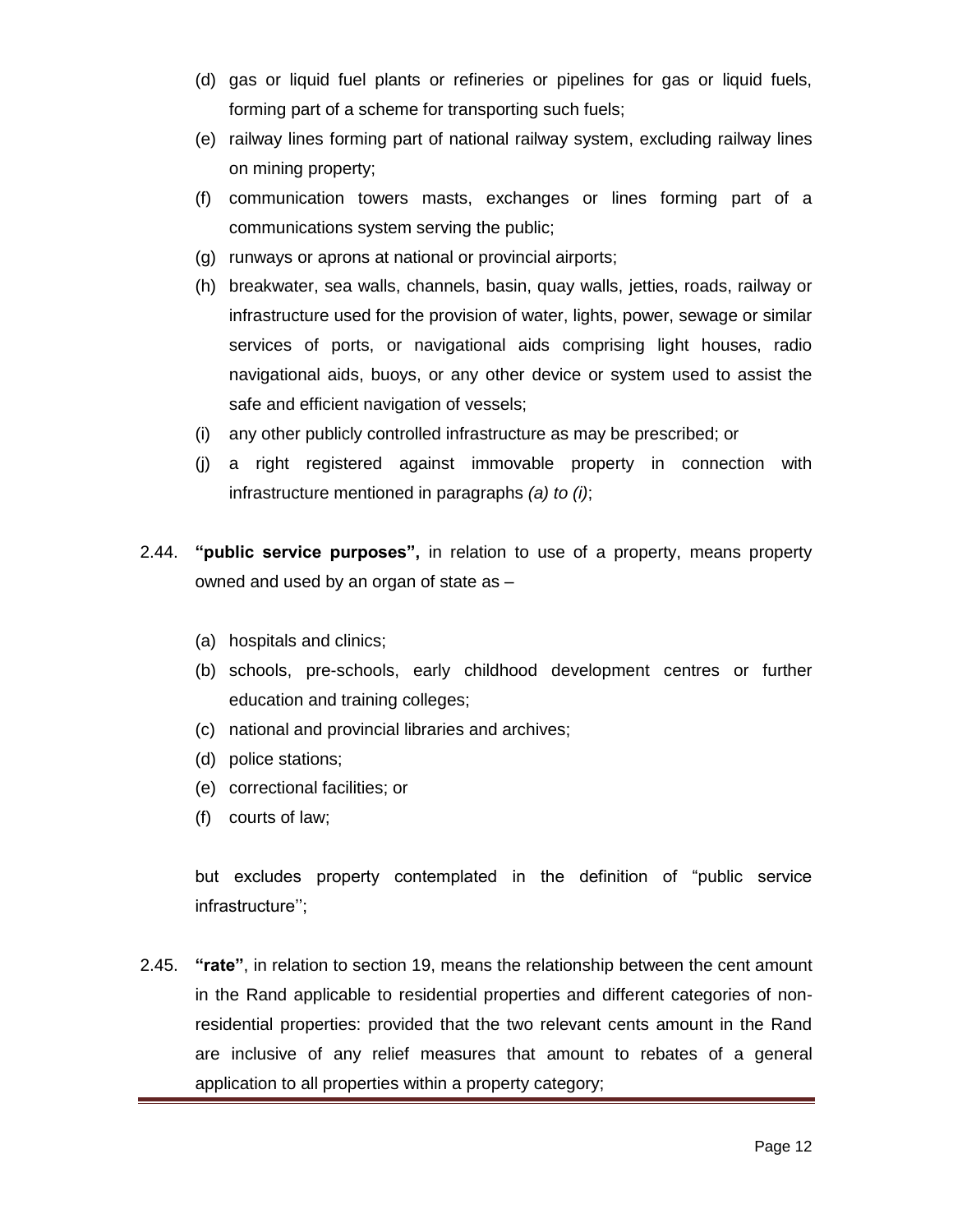- 2.46. **"rateable property"**, means property on which a municipality may levy a rate, excluding property fully excluded from the levying of rates;
- 2.47. **"rebate"**, in relation to a rate payable on a property, means a discount granted in terms of the amount of the rate payable on the property;
- 2.48. **"reduction"**, in relation to a rate payable on a property, means the lowering of the amount for which the property was valued and the rating of the property at that lower amount;
- 2.49. **"residential property"**, means a property included on a valuation roll in terms of section 48(2) (b) of the Act in respect of which the primary use or permitted use is for residential purposes without derogating from section 9;
- 2.50. **"sectional titles unit"**, means a unit defined in section 1 of the Sectional Titles Act; 1986 (Act No. 95 of 1986);
- 2.51. **"specified public benefit activity"**, means an activity listed as welfare and humanitarian, health care and education and development in Part 1 of the Ninth Schedule to the Income Tax Act;
- 2.52. **"state trust land"**, means land owned by the state in trust for persons communally inhabiting the land in terms of a traditional system of land tenure, land owned by the state over which land tenure rights were registered or granted or land owned by the state which is earmarked for disposal in terms of the Restitution of Land Rights Act, 1994 (Act No. 22 of 1994);
- 2.53. **"trading services"**, means services for which the tariffs are fixed to yield a trading profit, like electricity and water services;
- 2.54. **"vacant land"**, means a property without any buildings or structures that could be used for residential or other purposes;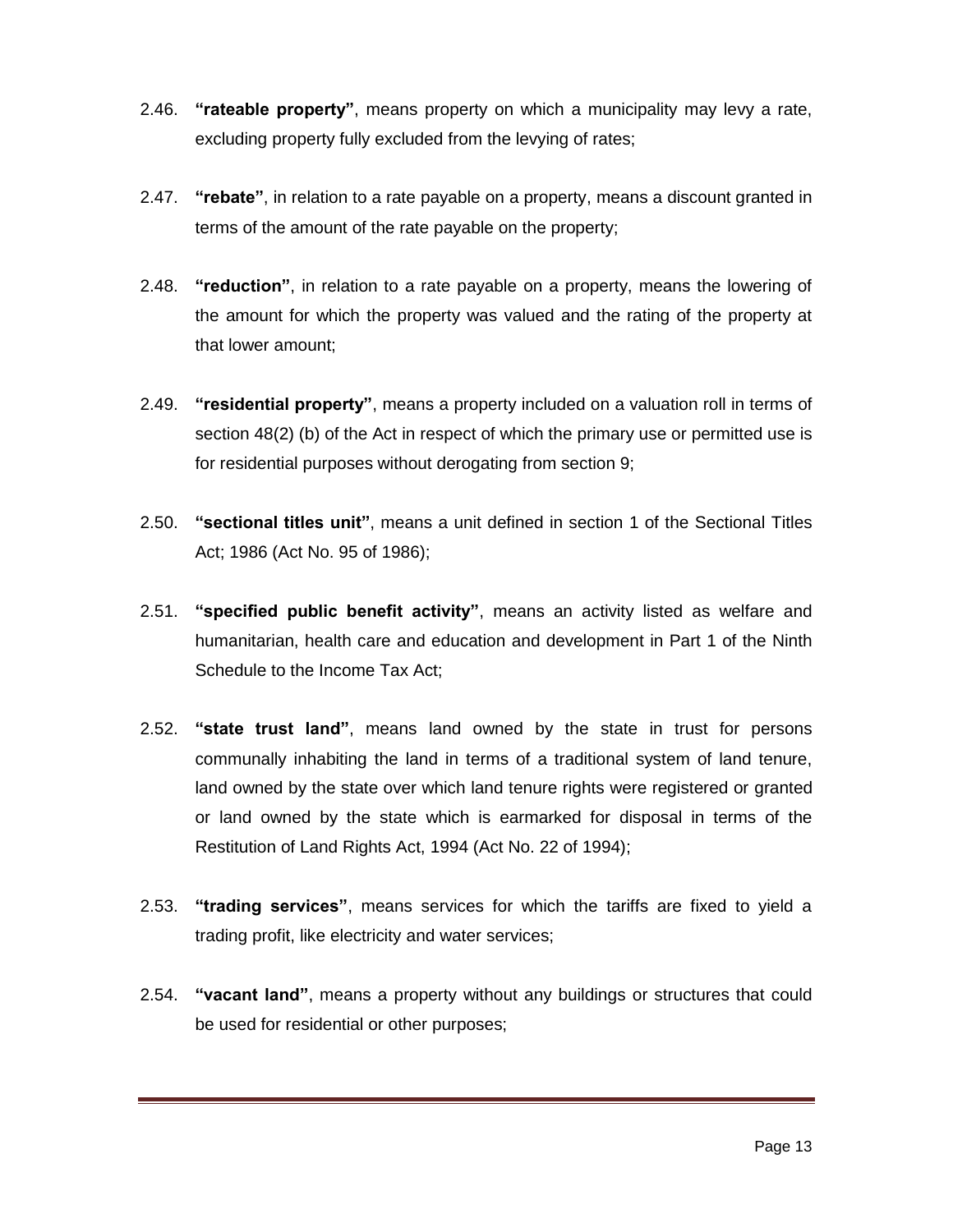Vacant land, which includes land without a zoning, and any undeveloped land/erf within a proclaimed township or a land development area contemplated in the Development Facilitation Act, 1995 (Act No. 67 of 1995) not transferred by a developer or an applicant under that Act, is considered to be vacant land and shall not benefit from any exemption, reduction or rebate. Property will continue to be rated as vacant until such time as the Council issues a Certificate of Occupancy.

- (a) Property laid out or developed as a sporting facility, including allied training facilities and parking space for such facility shall not be considered as vacant land.
- (b) The tariff applicable to vacant land will take precedence over the tariff applicable to the property category where such land is vacant, excluding mining property.

#### **3. POLICY PRINCIPLES**

- 3.1. Rates are levied in accordance with the Act as an amount in the rand based on the market value of all rateable property contained in the municipality's valuation roll and supplementary valuation roll.
- 3.2. As allowed for in the Act, the municipality has chosen to differentiate between various categories of property and categories of owners of property. Some categories of property and categories of owners are granted relief from rates. The municipality however does not grant relief in respect of payments for rates to any category of owners or properties, or to owners of properties on an individual basis, other than by way of an exemption, rebate or reduction provided for in this policy.
- 3.3. Phasing in of rates will be based on the new valuation roll and in terms of Section 21 of the Municipal Property Rates Act (Act No. 6 of 2004)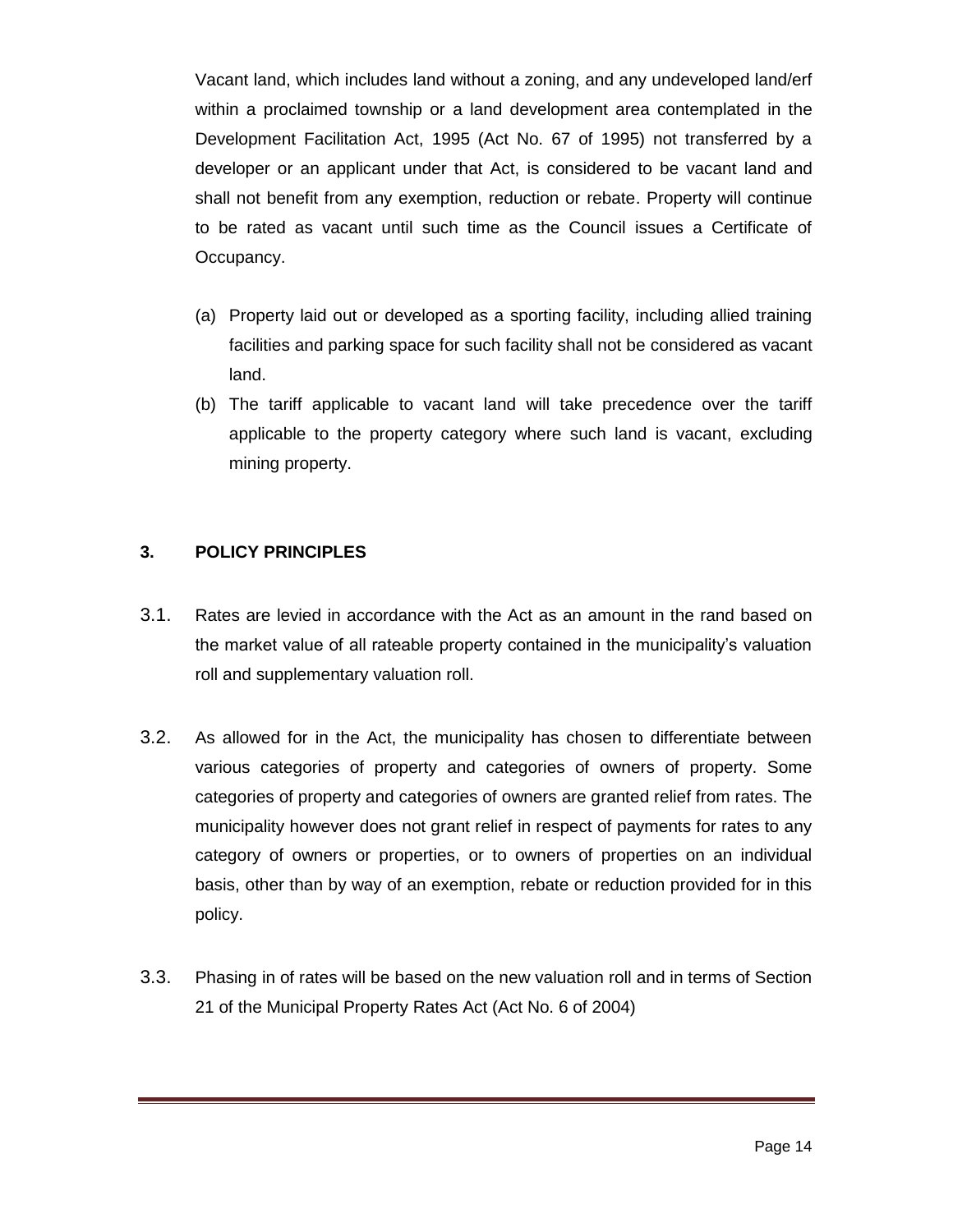3.4. The rates policy for the municipality is based on the following principles:

#### 3.4.1. <u>Equity</u>

The municipality will treat all ratepayers with similar properties the same.

#### 3.4.2. Affordability

The ability of a person to pay rates will be taken into account by the municipality. In dealing with the poor/indigent ratepayers the municipality will provide relief measures through exemptions, reductions or rebates.

#### 3.4.3. Sustainability

Rating of property will be implemented in a way that:

- (i) it supports sustainable local government by providing a stable and buoyant revenue source within the discretionary control of the municipality; and
- (ii) supports local and social economic development with consideration and compliance with the LED strategy of the municipality.

#### 3.4.4. Cost efficiency

Rates will be based on the value of all rateable properties and the amount required by the municipality to balance the operating budget after taking into account profits generated on trading services (water, electricity) and economic services (refuse removal, sewerage removal) and the amounts required to finance exemptions, rebates, reductions and phasing-in of rates as approved by the municipality from time to time.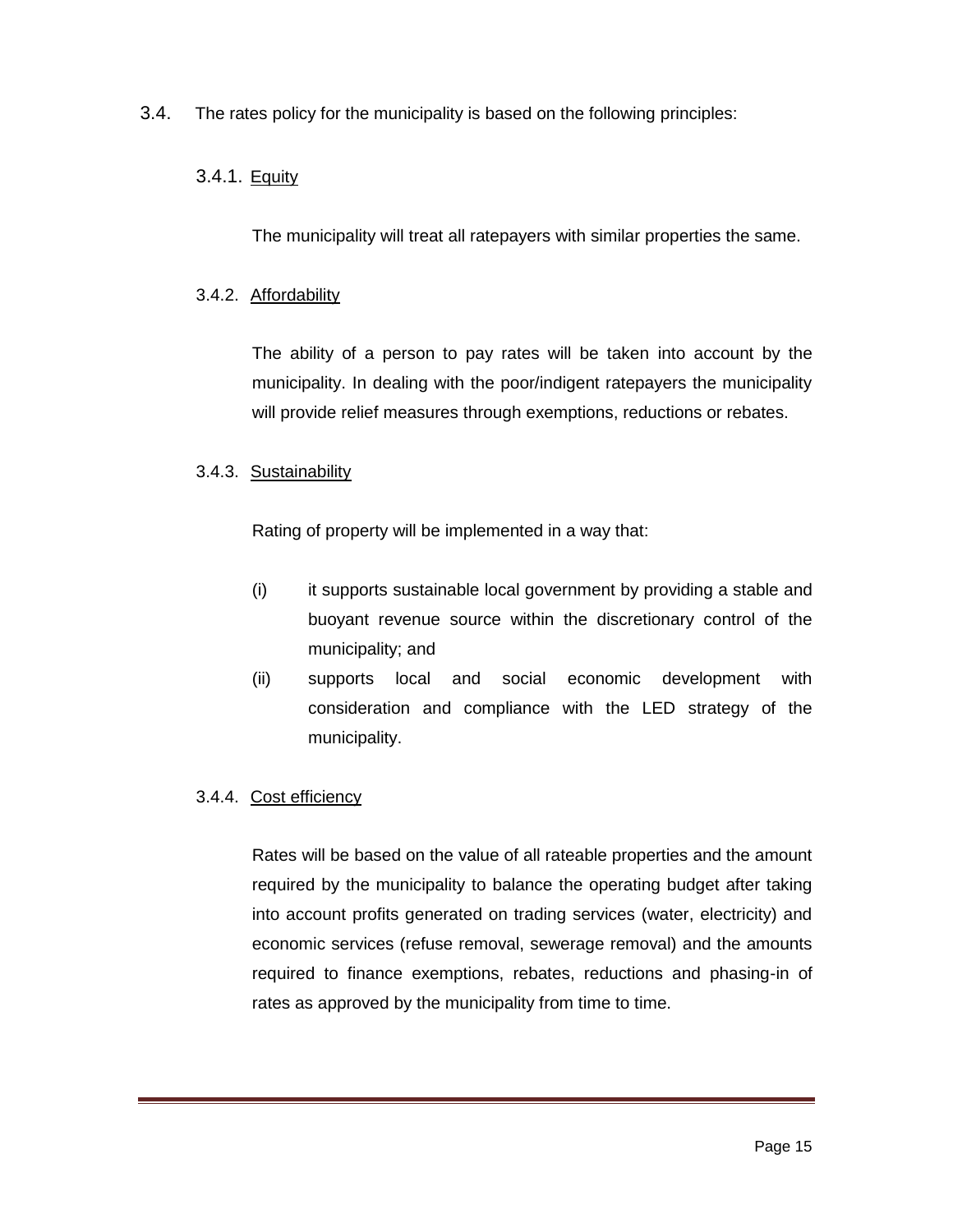#### **4. SCOPE OF THE POLICY**

This policy guides the annual setting (or revision) of property rates. Details pertaining to the applications of the various property rates are published in the Provincial Gazette and the municipality's schedule of tariffs, which must be read in conjunction with this policy.

#### **5. APPLICATION OF THE POLICY**

In imposing the rate in the rand for each annual operating budget component, the municipality shall grant exemptions, rebates and reductions to the respective categories of properties and owners as allowed for in this policy.

#### **6. CLASSIFICATION OF SERVICES AND EXPENDITURE**

6.1. The Municipal Manager or his/her nominee must, subject to the guidelines provided by the National Treasury and Mayoral Committee of the Council, make provision for the following classification of services:

#### 6.1.1. Trading services

- (i) Water;
- (ii) Electricity;

#### 6.1.2. Economic services

- (i) Refuse removal;
- (ii) Sewerage disposal;
- 6.1.3. Community services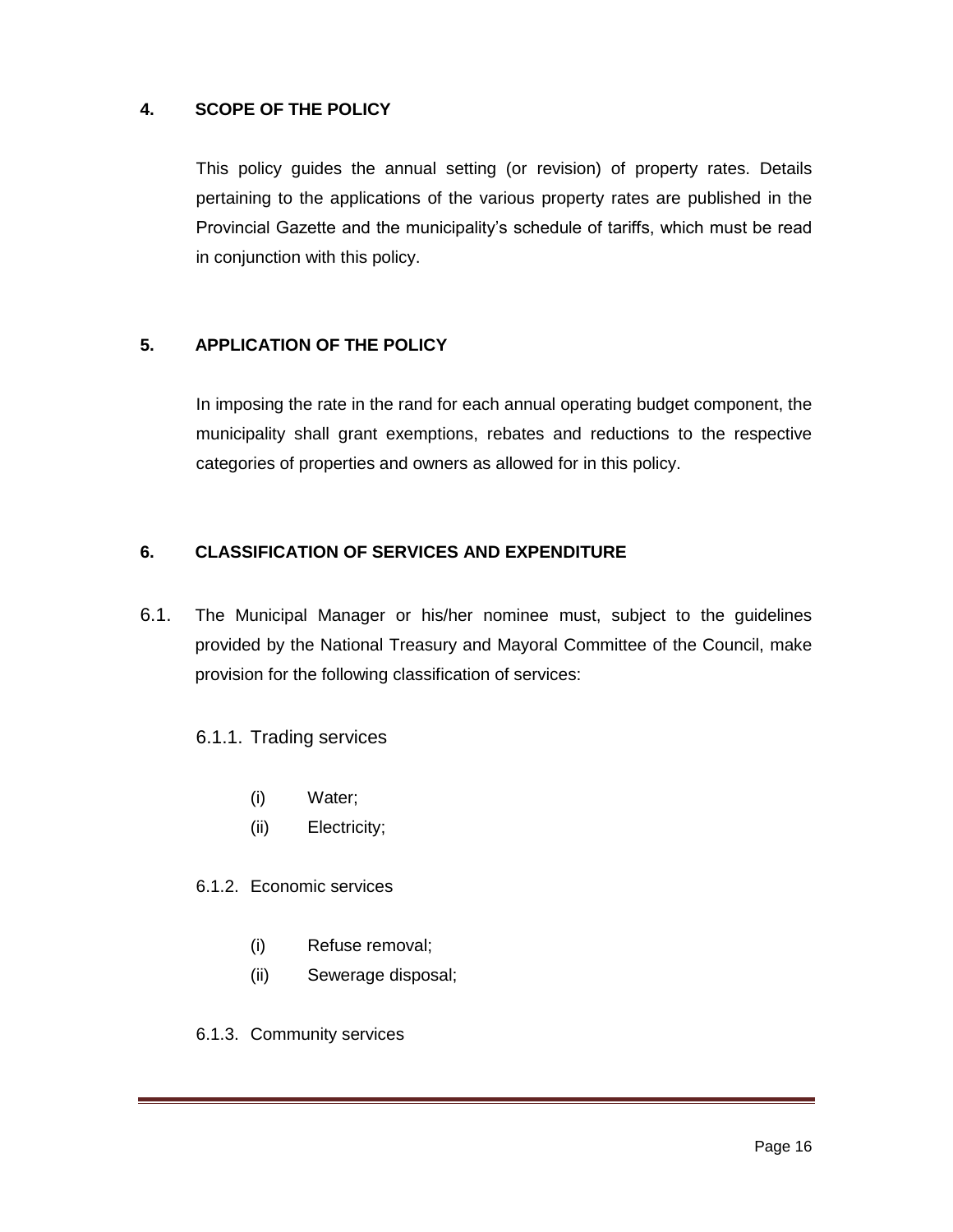- (i) Firefighting services;
- (ii) Local tourism;
- (iii) Municipal planning;
- (iv) Municipal public works, only in respect of the needs of municipalities in the discharge of their responsibilities and to administer functions specially assigned or authorised to them under the Constitution or any other law;
- (v) Stormwater management system in built-up areas;
- (vi) Trading regulations
- (vii) Fixed billboards and the display of advertisements in public places;
- (viii) Cemeteries;
- (ix) Township development;
- (x) Facilities for accommodation, care and burial of animals;
- (xi) Fencing and fences;
- (xii) Licensing of dogs;
- (xiii) Licensing and control of undertakings that sell food to the public;
- (xiv) Local amenities;
- (xv) Local sport facilities;
- (xvi) Municipal parks and recreation;
- (xvii) Street trading/street lighting;
- (xviii) Traffic and parking;
- (xix) Building control;
- (xx) Licensing of motor vehicles and transport permits;
- 6.1.4. Subsidised services
	- (i) Health and ambulance;
	- (ii) Libraries and museums;
- 6.2. Trading and economic services must be ring fenced and financed from service charges while community and subsidised services will be financed from rates.
- 6.3. **Expenditure** will be classified in the following **categories**: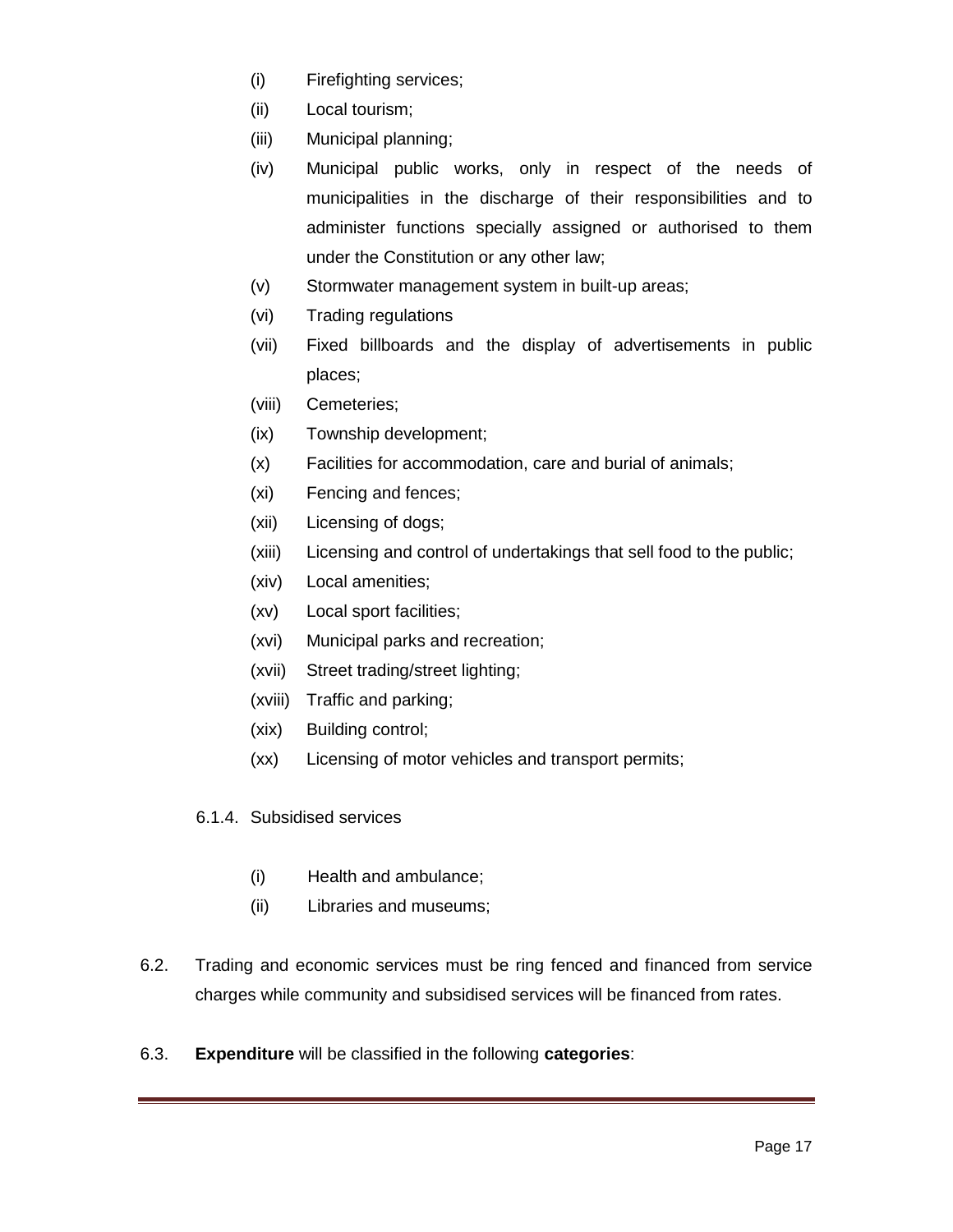- (a) Salaries, wages and allowances;
- (b) Bulk purchases;
- (c) General expenditure;
- (d) Repairs and maintenance;
- (e) Capital charges (interest, redemption and depreciation);
- (f) Contribution to fixed assets;
- (g) Contribution to funds
	- □ bad debts.
	- □ working capital; and
	- $\Box$  statutory funds;
- (h) Contribution to reserves;
- (i) Gross expenditure (a to h);
- (i) Net expenditure  $(i j)$ ;
- (k) Income;
- (l) Surplus/Deficit (Difference between (k) and (l)
- 6.4. **Cost centres** will be created to which the costs associated with providing the service can be allocated –
	- (a) by Department;
	- (b) by Section/services; and
	- (c) by Division/services.

The subjective classification of expenditure each with a unique vote must be applied to all cost centres.

#### **7. CATEGORIES OF PROPERTY**

- 7.1. Criteria for determining categories of properties for the purpose of levying different rates and for the purpose of granting exemptions will be according to the dominant use of the property.
- 7.2. Rating categories of property for the municipality include -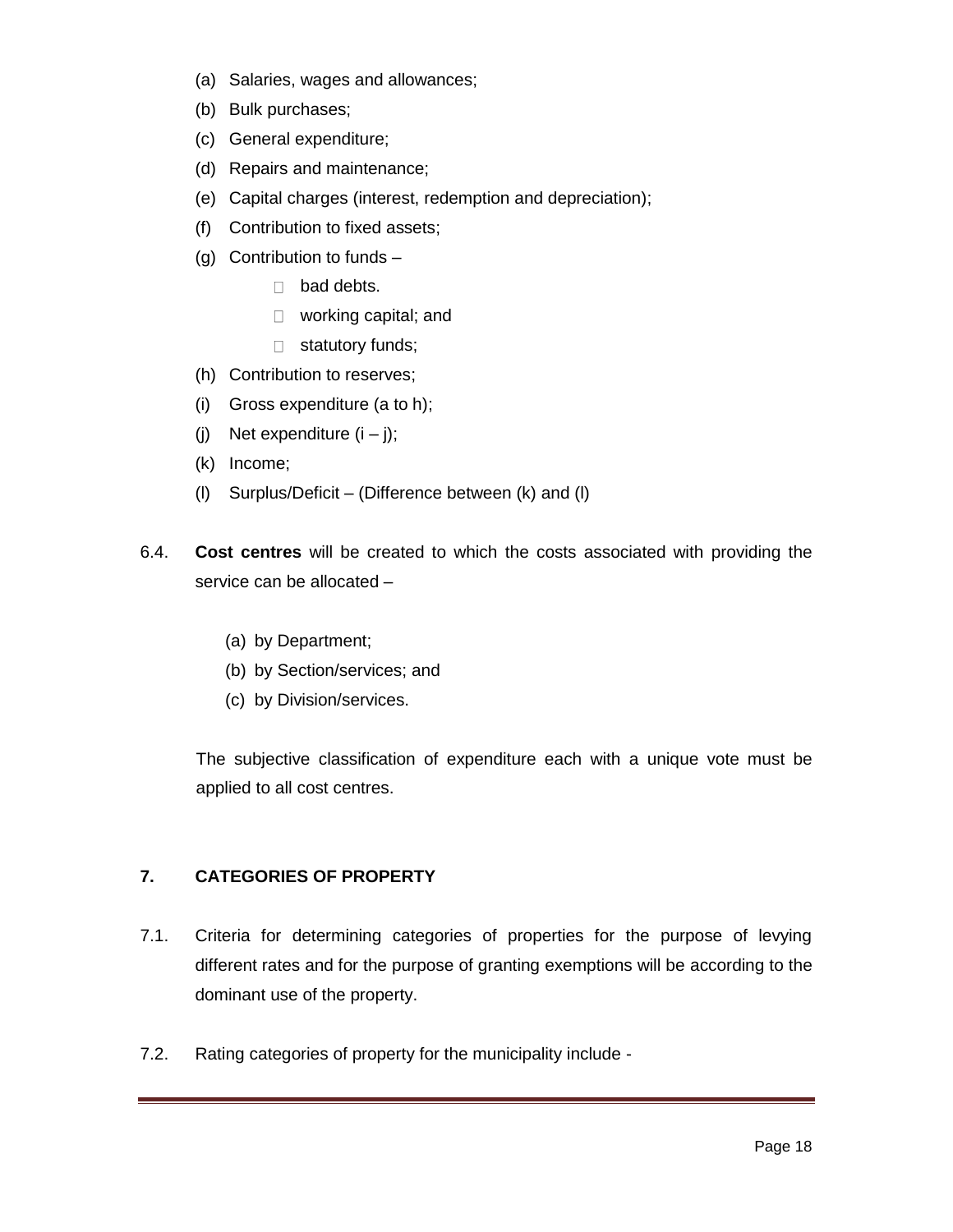- 7.2.1.1. Residential properties, excluding blocks of rental flats;
- 7.2.2. Industrial properties;
- 7.2.3. Business and commercial, including blocks of rental flats and guesthouses;
- 7.2.4. Agricultural properties;
- 7.2.5. Mining properties;
- 7.2.6. Properties owned by an organ of state and used for public service purposes;
- 7.2.7. Public Service Infrastructure properties;
- 7.2.8. Properties owned by public benefit organizations and used for specified public benefit activities;
- 7.2.9. Properties used for multiple purposes, subject to section 9;
- 7.2.10.Vacant Land;
- 7.2.11.Place of Worship.
- 7.2.12.Privately owned towns serviced by the Owner

#### **8. CATEGORIES OF OWNERS**

Criteria for determining categories of owners of properties, for the purpose of granting exemptions, rebates and reductions will be according to the -

- (a) indigent status of the owner of a property;
- (b) sources of income of the owner of a property;
- (c) owners of property situated within an area affected by
	- (i) a disaster within the meaning of the Disaster Management Act, 2002 (Act No. 57 of 2002); or
	- (ii) any other serious adverse social or economic conditions including farming next to informal settlements and within a radius of 5 (five) kilometres;
- (d) owners of residential properties with a market value below a determined threshold; or
- (e) owners of agricultural properties who are *bona fide* farmers.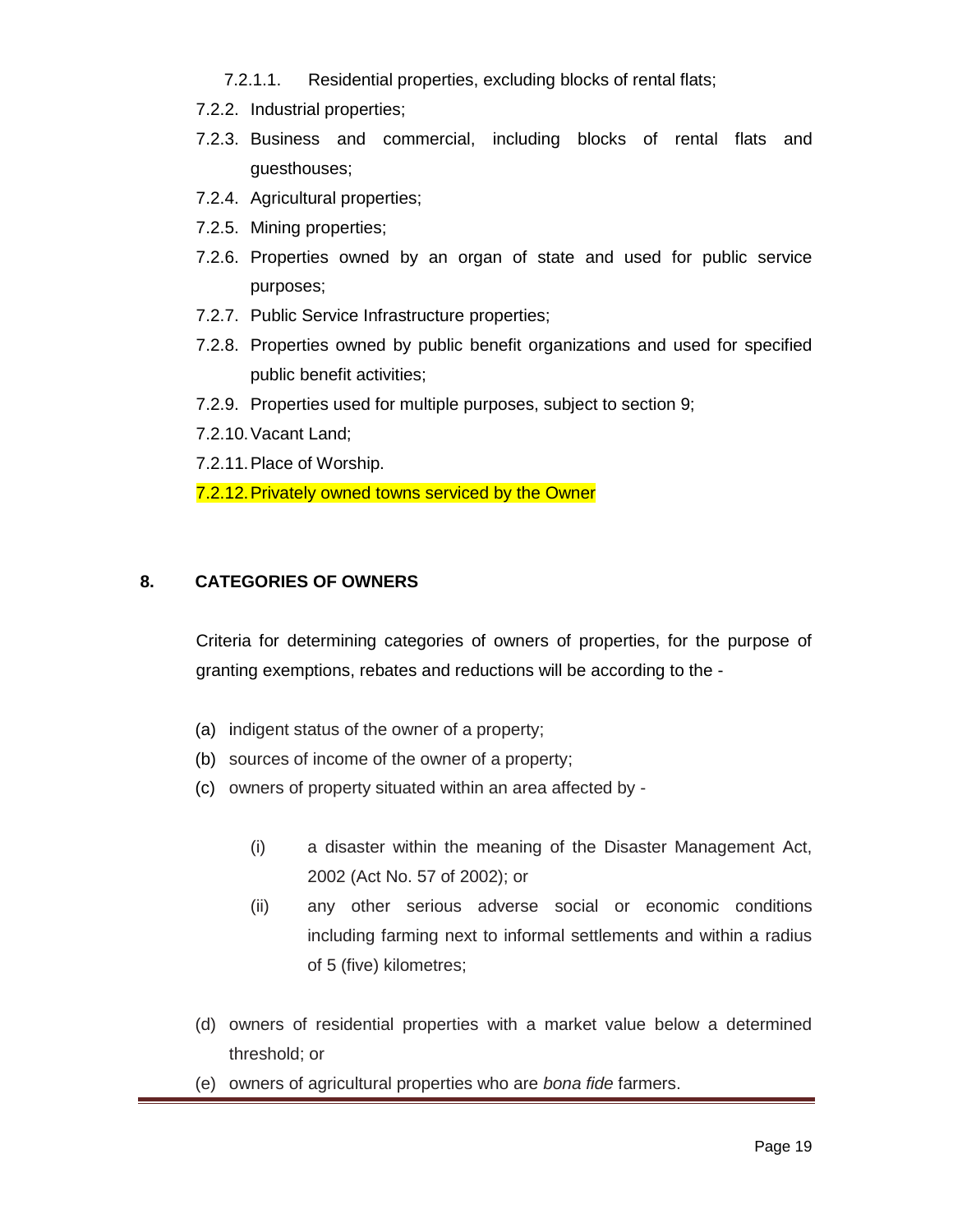#### **9. PROPERTIES USED FOR MULTIPLE PURPOSES**

- 9.1. Rates on properties used for multiple purposes will be levied on properties used for -
	- (a) a purpose corresponding with the dominant use of the property.

This category of property shall be rated according to the highest tariff applicable to the dominant use thereof. Where a property has been sectionalized in terms of the Sectional Titles Act, 95 of 1986, the rating of each section will be in accordance with the dominant use of that individual section. The owner of such property shall be required to apply to the Council in writing for the levying of property rates at a tariff lower than that applied to the business, commercial and industrial category. The Council has the right to call for documentary evidence and/ or conduct a physical inspection of the property in terms of such application.

Any use that is incidental to the main permitted use of a property shall not constitute use for multiple purposes, examples of which include but are not limited to a caretaker provided with accommodation at an office suite or a security kiosk on the property. Where a property is zoned institutional, but the actual usage is residential, the owner of such property shall be required to apply to the Council in writing for the levying of property rates at a tariff lower than that applied to the business, commercial and industrial category. The Council has the right to call for documentary evidence and/ or conduct a physical inspection of the property in terms of such application.

Where the actual usage is primarily residential, the scale of residential property value reductions and rebates will be applicable to such property.

9.2. Mining properties are not considered multiple purpose properties since the uses generally are all subservient to mining use.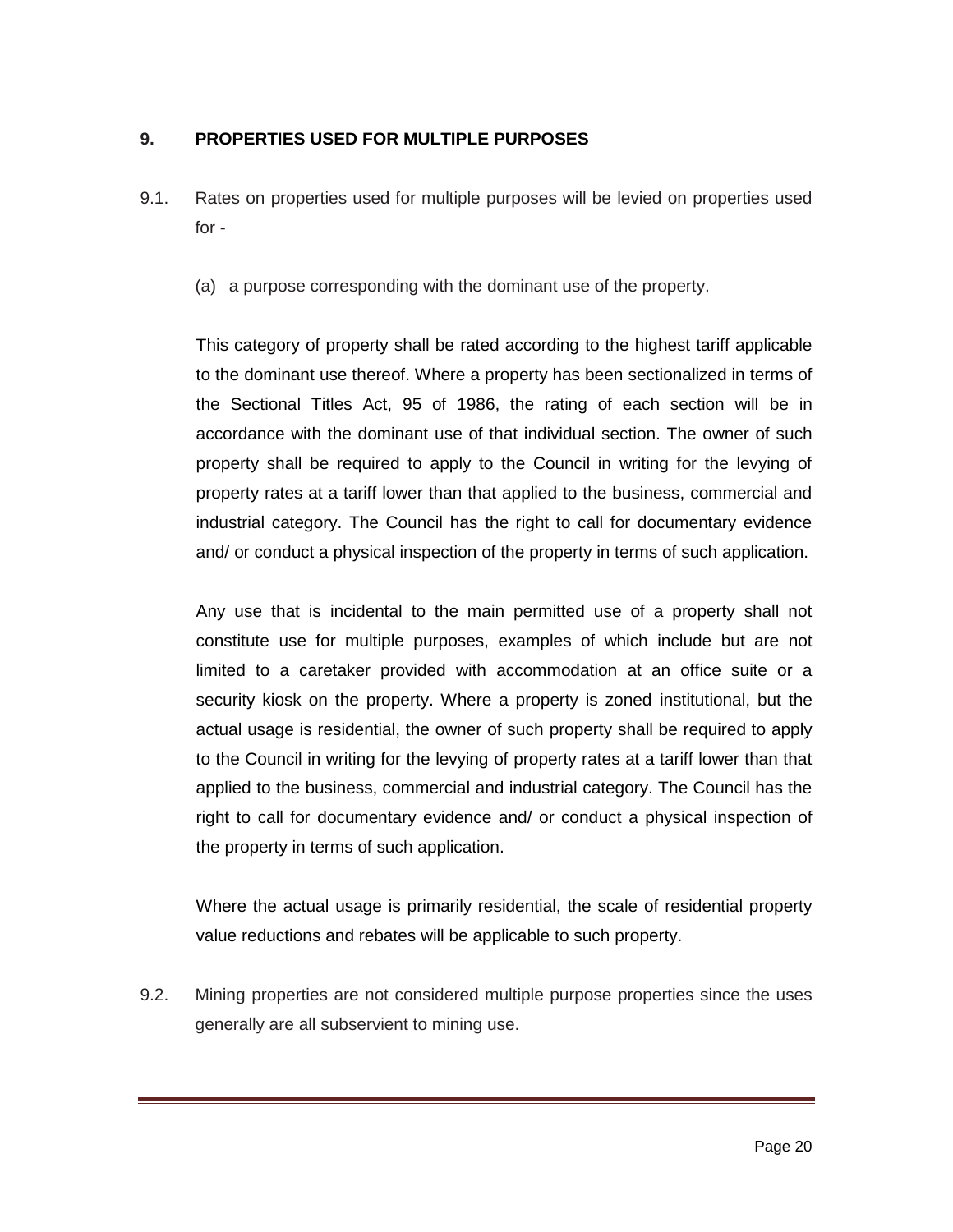#### **10. MINING PROPERTIES**

- 10.1. In the valuation of mining property, the municipal valuer will consider section 17(1)(f), as amended, of the Local Government: Municipal Property Rates Act, read with section 46 and must specifically separate the immovable property and any portion of the mining right that may be rateable.
- 10.2. In relation to the valuation of mining rights, the municipal valuer must specifically:
	- 10.2.1.Exclude the valuation of any buildings or immovable structures under the surface of the immovable property;
	- 10.2.2.Include the valuation of any buildings, other immovable structures and infrastructure above the surface of the mining property;
	- 10.2.3.Exclude the valuation of equipment and machinery, but include
		- (i) Lifts;
		- (ii) Hoists;
		- (iii) Headgear;
		- (iv) Air conditioners/Cooling plants.
- 10.3. Where appropriate, the municipal valuer may utilize Cost Valuation methodologies considering appropriate factors, including but not limited to relevant life of mine, depreciation and level of service.
- 10.4. Appropriate distinction of infrastructure should be done, bearing in mind, but not necessarily limited to –
	- (i) Residential and Social Water;
	- (ii) Residential and Social Sewer;
	- (iii) Residential Stormwater;
	- (iv) Residential and Social Electricity;
	- (v) Roads;
	- (vi) Waste Water Treatment;
	- (vii) Pipelines;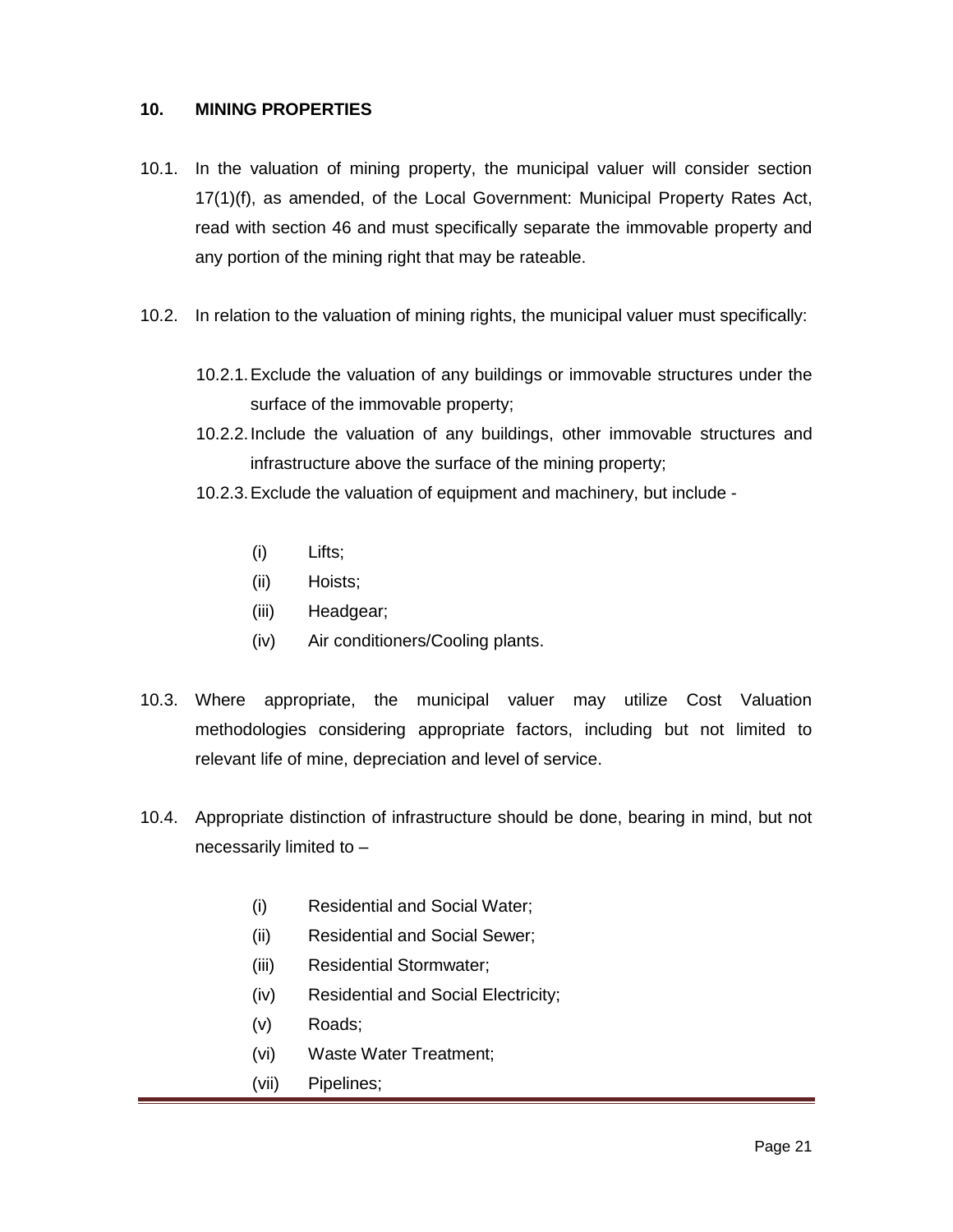- (viii) Reservoirs;
- (ix) Industrial Electricity;
- (x) Shafts; and
- (xi) Railways.
- 10.5 The Portions of Properties in the mine not utilized for Mining will be rated in line with Sec<sub>8</sub> of the Act

### **11. DIFFERENTIAL RATING**

- 11.1. Criteria for differential rating on different categories of properties will be according to -
	- (a) The nature of the property including its sensitivity to rating e.g. agricultural properties used for agricultural purposes;
	- (b) The promotion of social and economic development of the municipality.
- 11.2. Differential rating among the various property categories will be done by way of the set rate for each property category

#### **12. EXEMPTIONS**

12.1. The following categories of property are exempted from rates:

#### 12.1.1.Municipal properties

The following municipal properties are exempted from paying rates as it will increase the rates burden or service charges to property owners or consumers.

(a) rateable properties registered in the name of the municipality and is let to the employees of the municipality for residential purposes;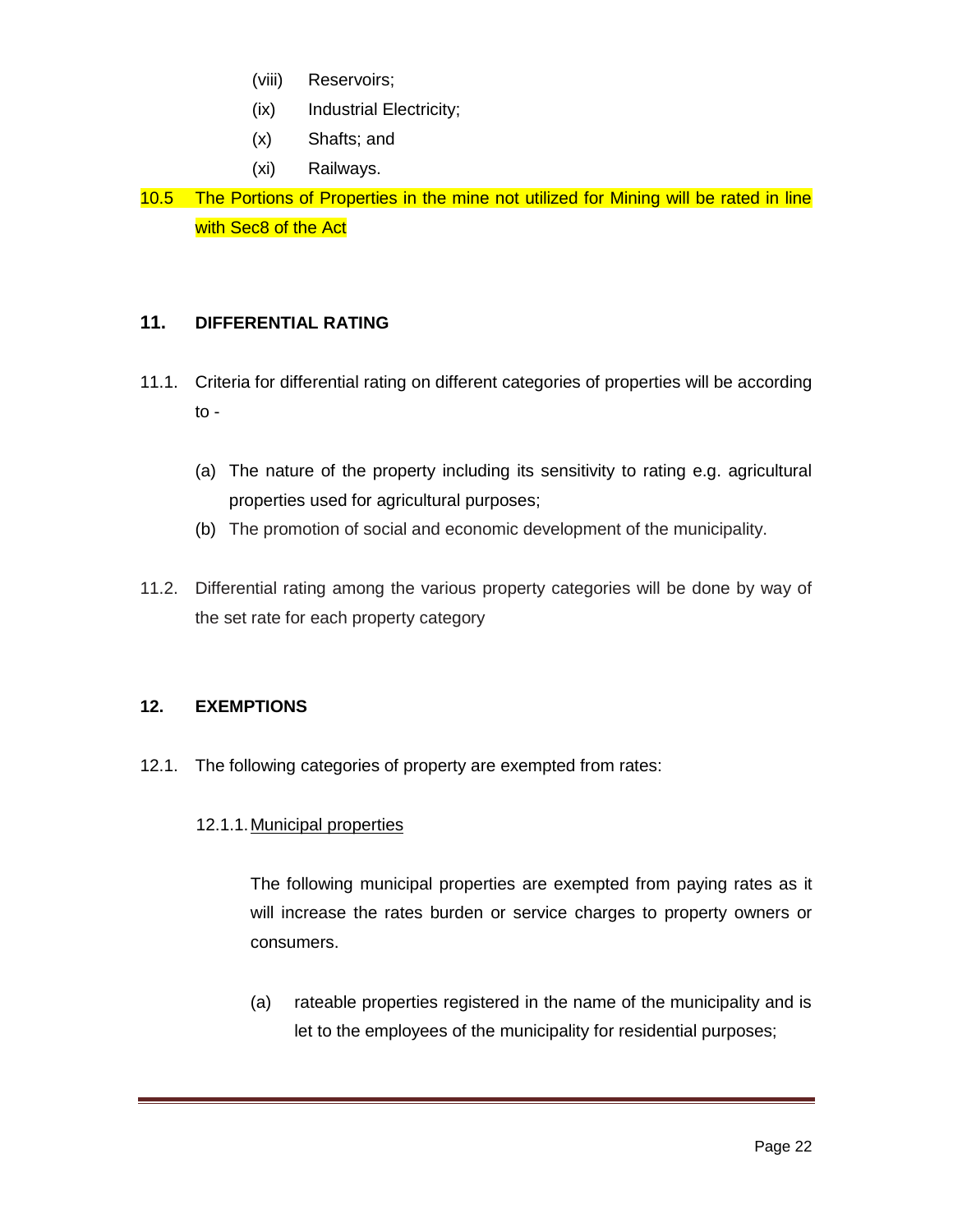- (b) rateable property registered in the name of another municipality if such property is used in connection with the supply of electricity, water, gas or sewerage services; or
- (c) rateable property registered in the name of the municipality and which is let by the municipality for not more than a nominal rent as determined by the municipality;

#### **except**

(d) If any property belonging to a municipality is disposed off to any person, he shall be considered to be the owner liable for the payment of rates from the date of signature on the sale agreement.

#### 12.1.2.Residential properties

As per Sec 17(1)(h) of the MPRAA the first R15 000 of the market value of a property assigned in the valuation roll or supplementary valuation roll of a municipality to a category determined by the municipality for residential properties, with an **additional R 85 000** exemption of the market value of a property assigned in the valuation roll or supplementary valuation roll of a municipality to a category determined by the municipality for residential properties with a **total exemption of R 100 000**.

Approved indigents are exempted from paying rates.

#### 12.1.3.Public Benefit Organisations

The following Public Benefit Organisations may apply for the exemption of property rates subject to submitting a tax exemption certificate issued by the South African Revenue Services (SARS) as contemplated in Part 1 of the Ninth Schedule of the Income Tax Act, 1962 (No 58 of 1962):

#### Welfare institutions  $\Box$

Properties used exclusively as an orphanage, non-profit retirement villages, old age home or benevolent institution, including workshops used by the residents, laundry or cafeteria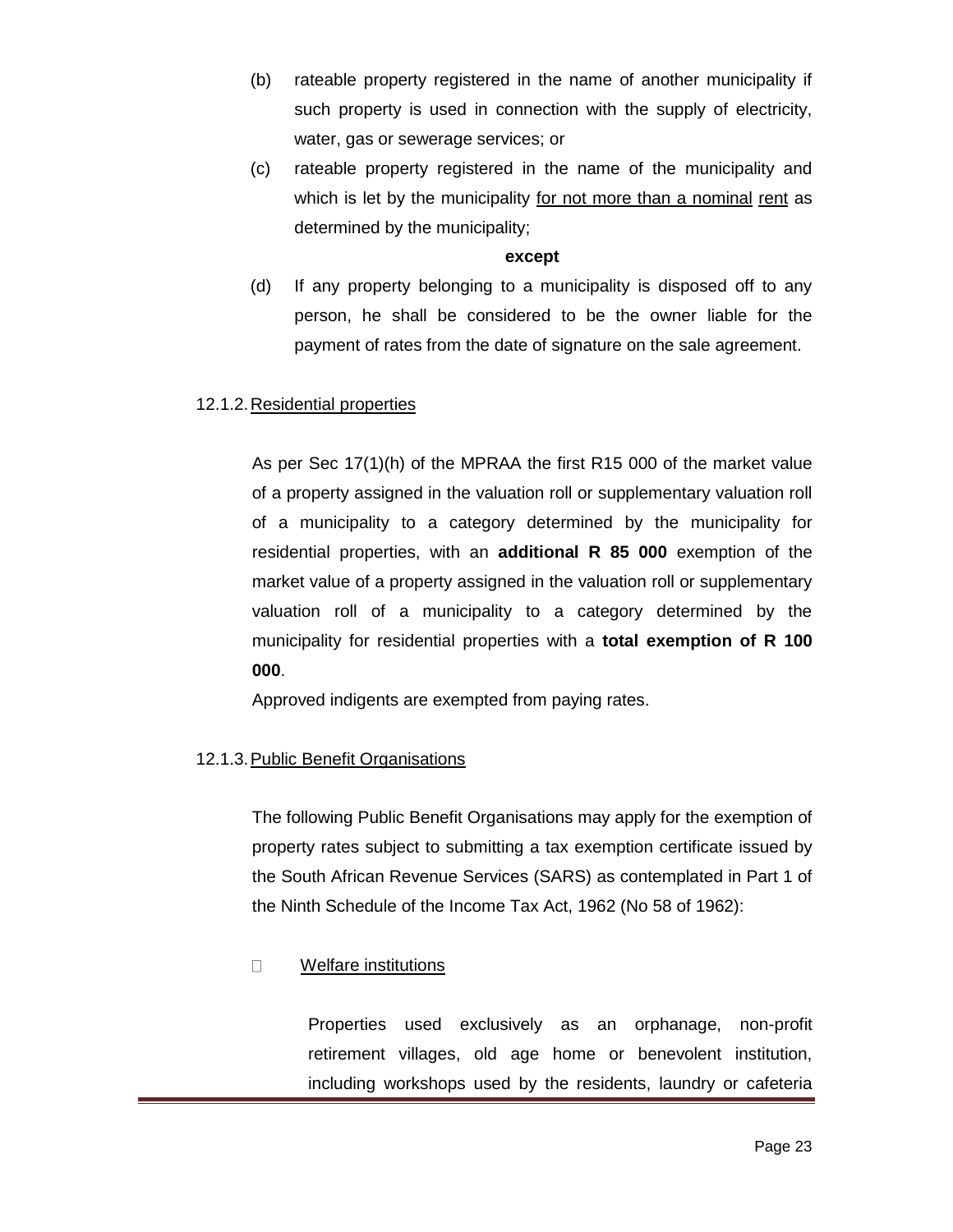facilities, provided that any profits from the use of the property are used entirely for the benefit of the institution and/or to charitable purposes within the municipality.

#### $\Box$ Charitable institutions

Property belonging to not-for-gain institutions or organisations that perform charitable work.

#### 12.1.4.Public Service Infrastructure

Public service infrastructure as defined by the Act shall be exempt from rates, excluding PS infrastructure on mining properties.

#### 12.1.5. Cemeteries and Crematoriums

Cemeteries are regarded as municipal properties which are exempted from paying rates as it will increase the rates burden or service charges to property owners or consumers.

- 12.2. Exemptions will be subject to the following conditions:
	- 12.2.1.All applications must be addressed in writing to the municipality in the prescribed manner or application form;
	- 12.2.2.A SARS tax exemption certificate must be attached to all applications;
	- 12.2.3.The municipal manager or his/her nominee must approve all applications;
	- 12.2.4.Applications must reach the municipality before the end of October preceding the start of the new municipal financial year for which relief is sought;

The municipality reserves the right to refuse exemptions if the details supplied in the application form are incomplete, incorrect or false; and for each new valuation roll, application for exemptions must be made 30 days after the general valuation roll has been opened for inspection.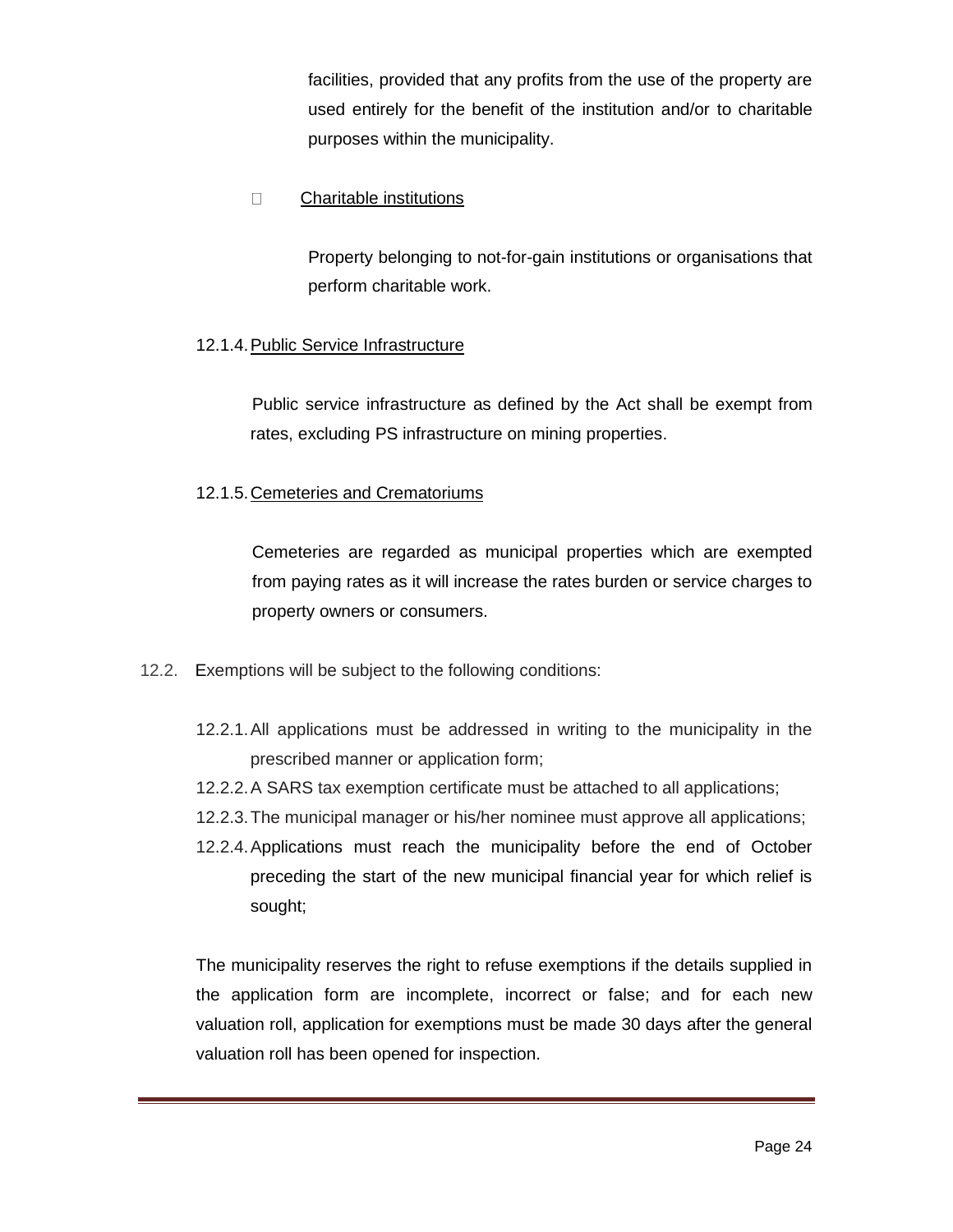#### **13. REDUCTIONS**

- 13.1. A reduction in the municipal rate as contemplated in section 15(1)(b) of the Act will be granted where the value of a property is affected by -
	- 13.1.1.A disaster within the meaning of the Disaster Management Act, 2002 (Act No. 57 of 2002); or
	- 13.1.2.Any other serious adverse social or economic conditions.
- 13.2. The reduction will be in relation to the certificate issued for this purpose by the municipal valuer.
- 13.3. All categories of owners can apply for a reduction in the rate.

#### **14. REBATES**

#### 14.1. Categories of property:

#### 14.1.1.Business, commercial and industrial properties

- (i) The municipality may grant rebates to rateable enterprises that promote local, social and economic development in its area of jurisdiction, based on its Local, Social and Economic Development Policy. The following criteria will apply:
	- (a) job creation in the municipal area;
	- (b) social upliftment of the local community; and
	- (c) creation of infrastructure for the benefit of the local community.
- (ii) Rebates may be granted on application as prescribed to: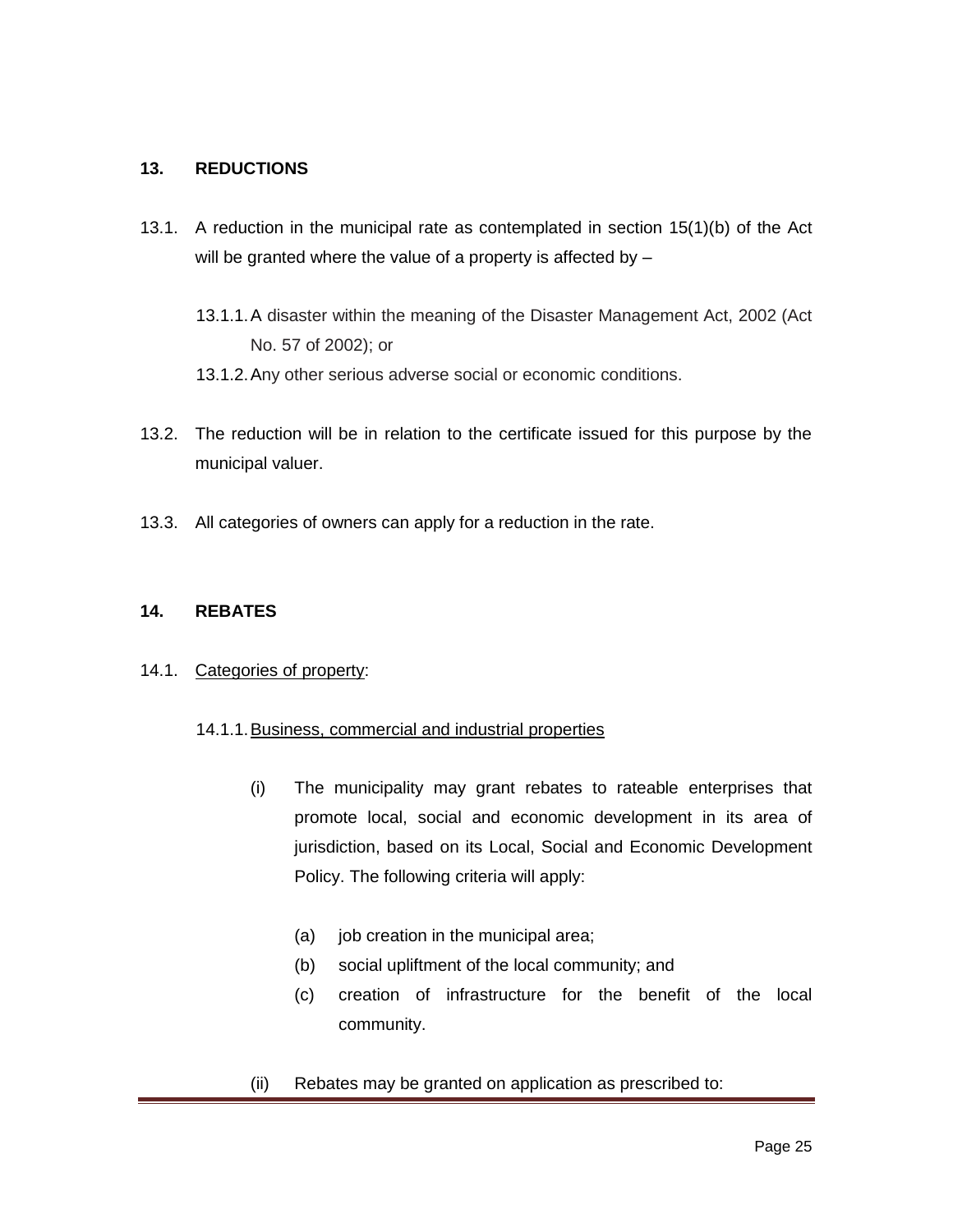- (a) a business plan submitted in respect of the company indicating how the local, social and economic development objectives of the municipality are going to be met;
- (b) an implementation plan submitted and certified by auditors of the company stating that the objectives have been met in the first year after establishment and how the business entity plans to continue to meet the objectives;
- (c) an assessment by the municipal manager or his/her nominee indicating that the company qualifies; and
- (d) approval of the application by a municipal council resolution.

#### 14.1.2. State properties

The municipality may grant a rebate as determined in schedule A to state owned properties.

#### 14.1.3. Residential properties

The municipality may grant a rebate as determined in schedule A, which applies to improved residential property that is:

- (i) used predominantly for residential purposes, with not more than two dwelling units per property;
- (ii) registered in terms of the Sectional Title Act;
- (iii) owned by a share-block company; or
- (iv) a rateable residence on property used for or related to educational purposes.

#### 14.1.4.Agricultural property rebate

(i) Agricultural properties may be granted a rebate subject to the owner providing the municipality with required information in an affidavit received not later than 30 September each year.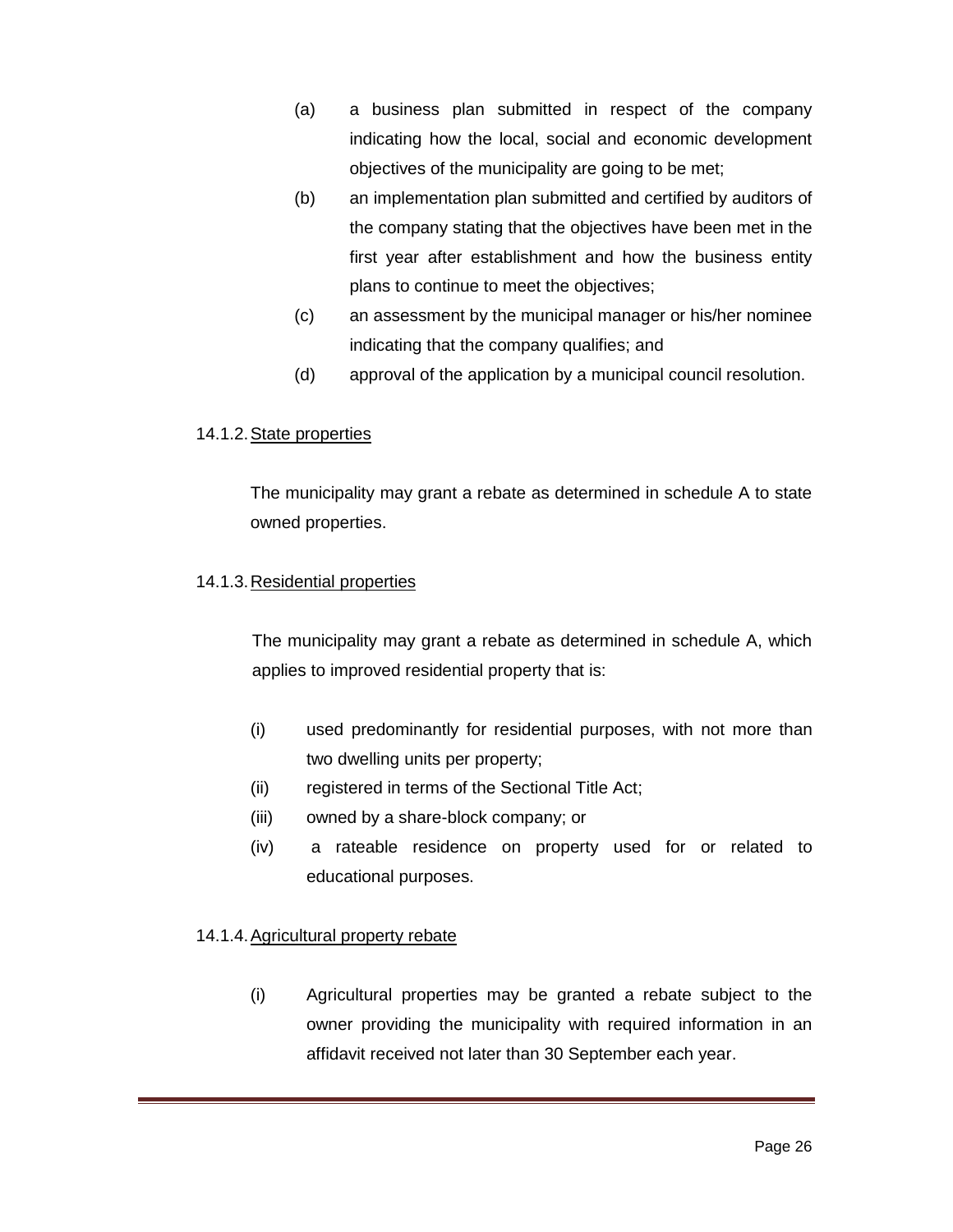(ii) Qualifying requirements are that the owner should provide proof that he is registered as a *bona fide* farmer with SARS;

**or**

where the owner is not taxed as a farmer, proof is required that income from farming activities exceeds 40% of the household income.

- (iii) Rebates may be granted on the following as outline in Schedule A:
	- (a) The extent of municipal services provided to agricultural properties
		- i. if there are no municipal roads next to the property 7,5%
		- ii. if there is no municipal sewerage to the property 7.5%
		- iii. if there is no municipal electricity to the property 7.5%
		- iv. if water is not supplied by the municipality  $15\%$
		- v. if there is no refuse removal that is provided by the municipality 5%

Total rebate of 50% Agricultural Land

# (b) The contribution of agriculture to the local economy

A rebate may be granted as determined in Schedule A to agricultural property that contributes substantially to job creation, and the salaries/wages of farm workers are reasonable, e.g. if they meet minimum standards set by government or if they are in line with the sector's average.

(c) Rebates may be granted as determined in Schedule A after submission of proof by the owner, to the extent to which agriculture assists in meeting service delivery and development obligations of the municipality and contribution to the social and economic welfare of farm workers: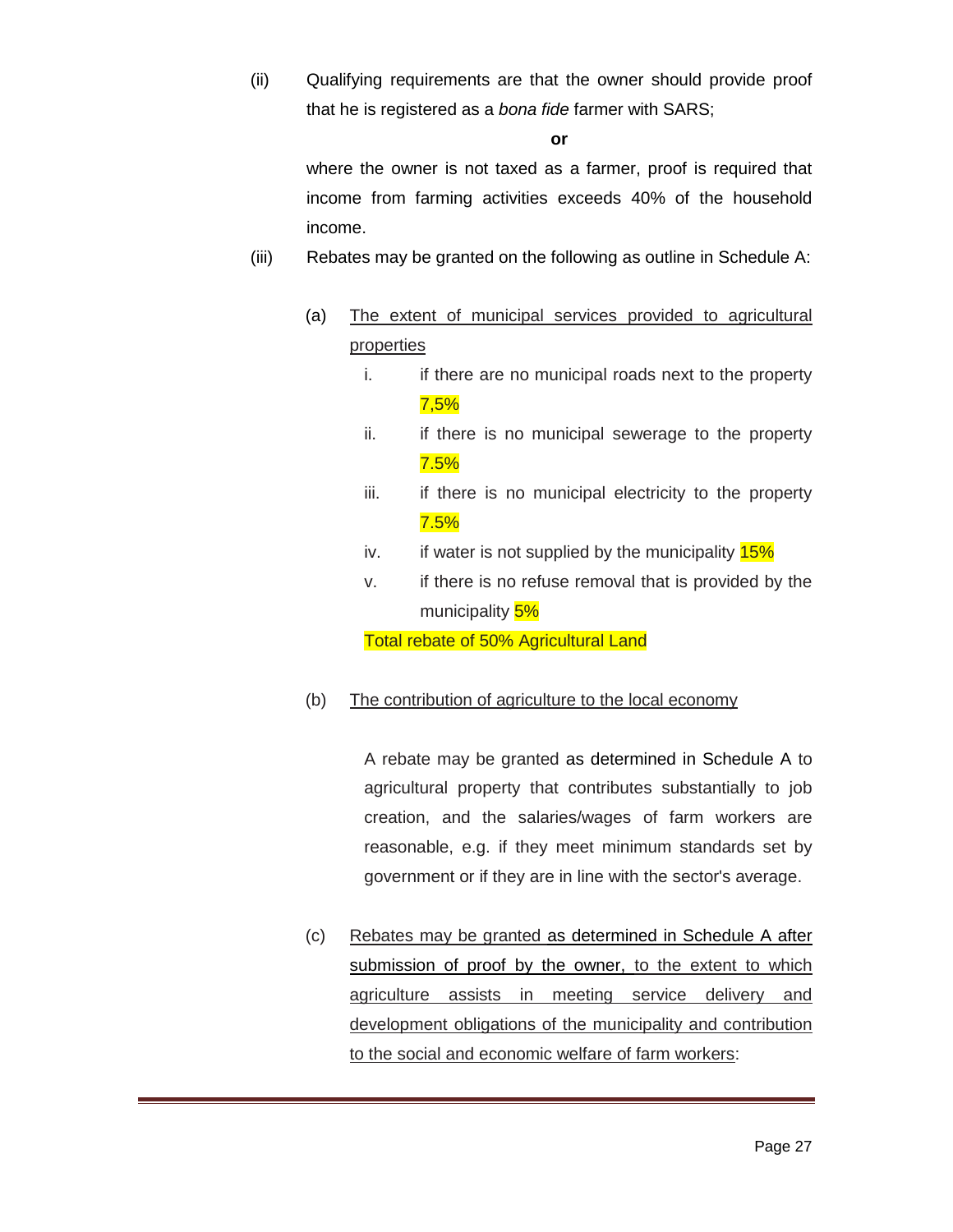- i. if the owner is providing permanent residential property to the farm workers and such property is registered in the name of these farm workers  $5\%$
- ii. if such residential properties are provided with potable water 5%
- iii. if the farmer has electrified such residential properties of his farm workers 5%
- iv. if the farmer is availing his land/buildings to be used for cemetery, education and recreational purposes of the farm workers and their dependants and the nearby community in general, etc 10%

Total rebate of 25% granted to farmers contributing to social and economic wellbeing towards workers

#### 14.1.5.Conservation Land

No rebates are granted to privately owned properties whether designated or used for conservation purposes subject to the provision of Section  $17(1)(e)$  of the Act.

#### (i) Historical or heritage properties

No rebates are granted other than residential rebates if appropriate.

#### 14.2. Categories of owners:

# 14.2.1.Retired and Disabled Persons Rate Rebate

- (i) Retired and Disabled Persons qualify for special rebates according to monthly household income. To qualify for the rebate a property owner must:
	- (a) occupy the property as his/her normal residence;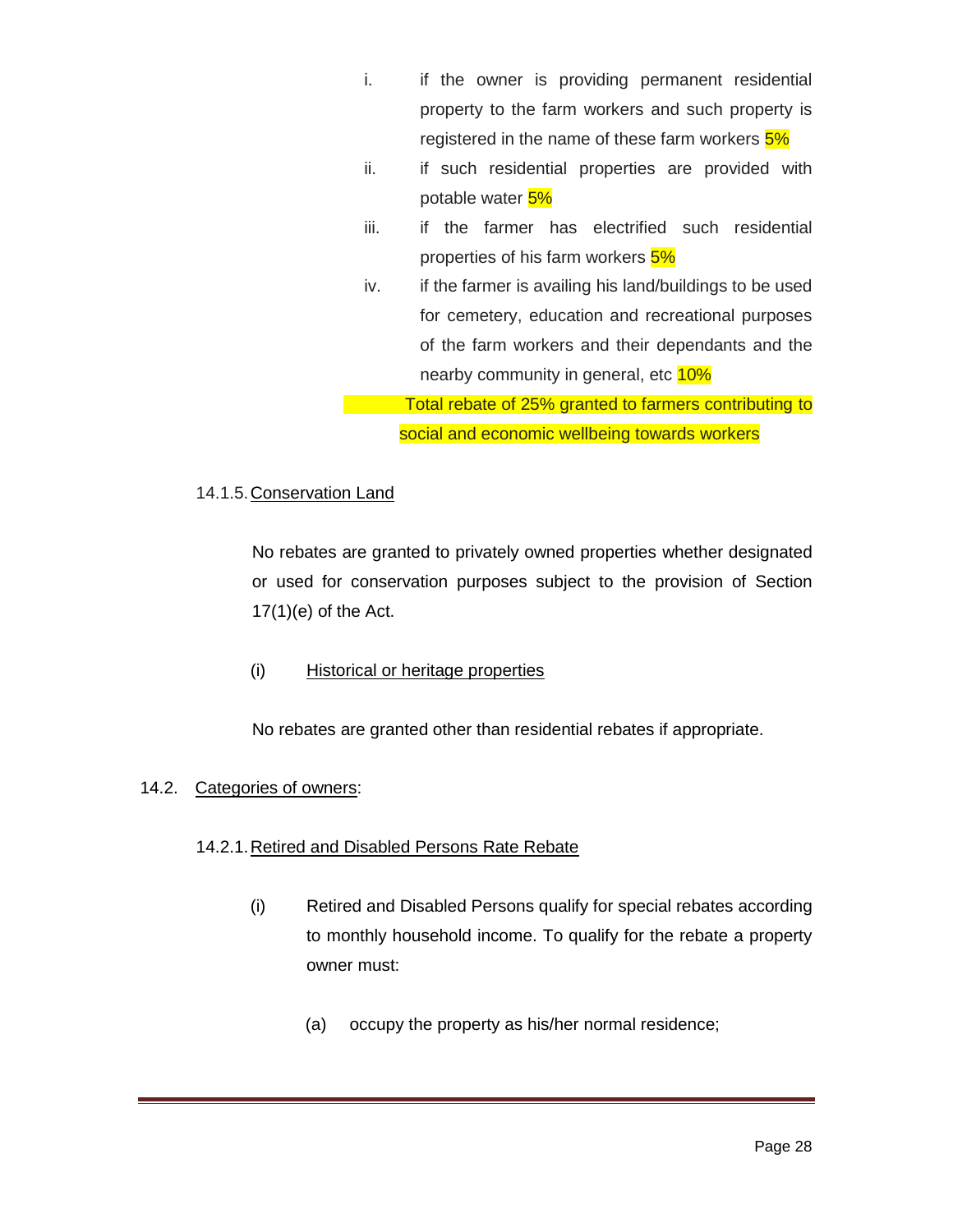- (b) be at least 60 years of age or in receipt of a disability pension from the Department of Social Development or other approved pension funds;
- (c) be in receipt of a total monthly income from all sources (including income of spouses of owner) as per schedule A;
- (d) not be the owner of more than one property.
- (ii) Property owners must apply on a prescribed application form for a rebate as determined by the municipality.
- (iii) Applications must be accompanied by
	- (a) a certified copy of the bar-coded identity document. passport, driver's license, birth certificate or any other proof of the owner's age which is acceptable to the municipality;
	- (b) sufficient proof of income of the owner and his/her spouse;
	- (c) an affidavit from the owner;
	- (d) if the owner is a disabled person proof of a disability pension payable by the state must be supplied; and
	- (e) if the owner has retired at an earlier stage for medical reasons proof thereof must be submitted;
	- (f) be in receipt of a total monthly income from all sources (including income of spouses of owner) as determined in schedule A;
- (iv) These applications must reach the municipality before the end of June preceding the start of the new municipal financial year for which relief is sought. Thereafter rebates will only be granted from the month that the application was handed in and will not be back dated to the start of the new financial year.
- (v) The municipality reserves the right to refuse rebates if the details supplied in the application form are incomplete, incorrect or false.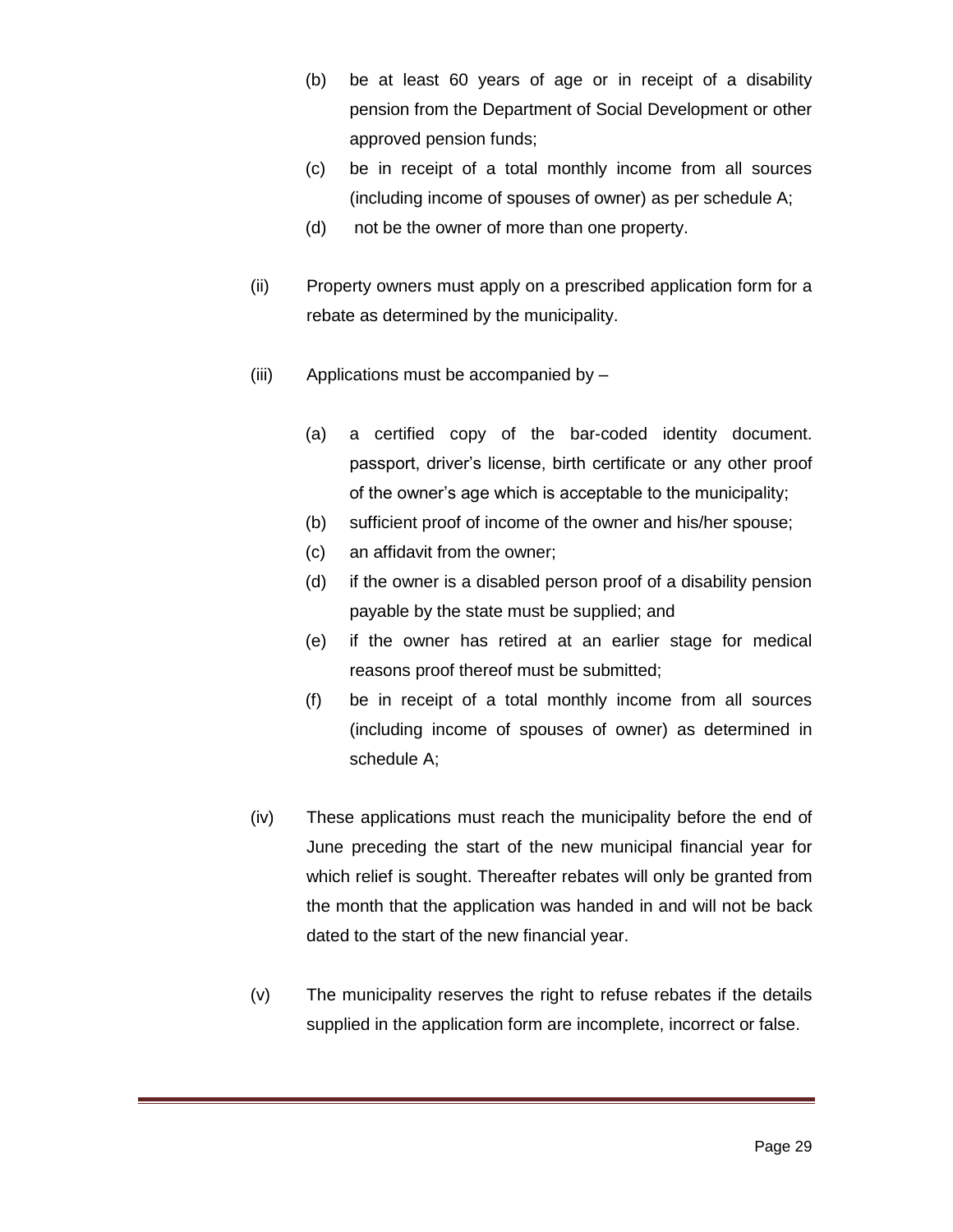# **15. COST TO THE MUNICIPALITY DUE TO EXEMPTIONS, REDUCTIONS, REBATES, EXCLUSIONS, PHASING IN AND THE BENEFIT THEREOF TO THE LOCAL COMMUNITY**

- 15.1. The costs associated with exemptions, reductions, rebates, exclusions and phasing in of rates as reflected in schedule B.
- 15.2. The benefit to the community of granting relief measures may be
	- 15.2.1.The promotion of local economic development including attracting business investment, for example small business establishment;
	- 15.2.2.Creation of employment for municipal residents;
	- 15.2.3.Promotion of service delivery, for example by farmers;
	- 15.2.4.Poverty alleviation to the indigents;
	- 15.2.5.Social development and moral development, for example, by religious institutions, sports institutions, schools and other non-governmental organisations which promote health and other benefit to the community; and
	- 15.2.6.Improved local economic growth.

#### **16. RATES INCREASES**

- 16.1. The municipality may consider increasing rates annually during the budget process in terms of the guidelines issued by National Treasury from time to time.
	- (a) Rate increases will be used to finance the increase in operating costs of community and subsidised services.
	- (b) Relating to community and subsidised services the following annual adjustments will be made: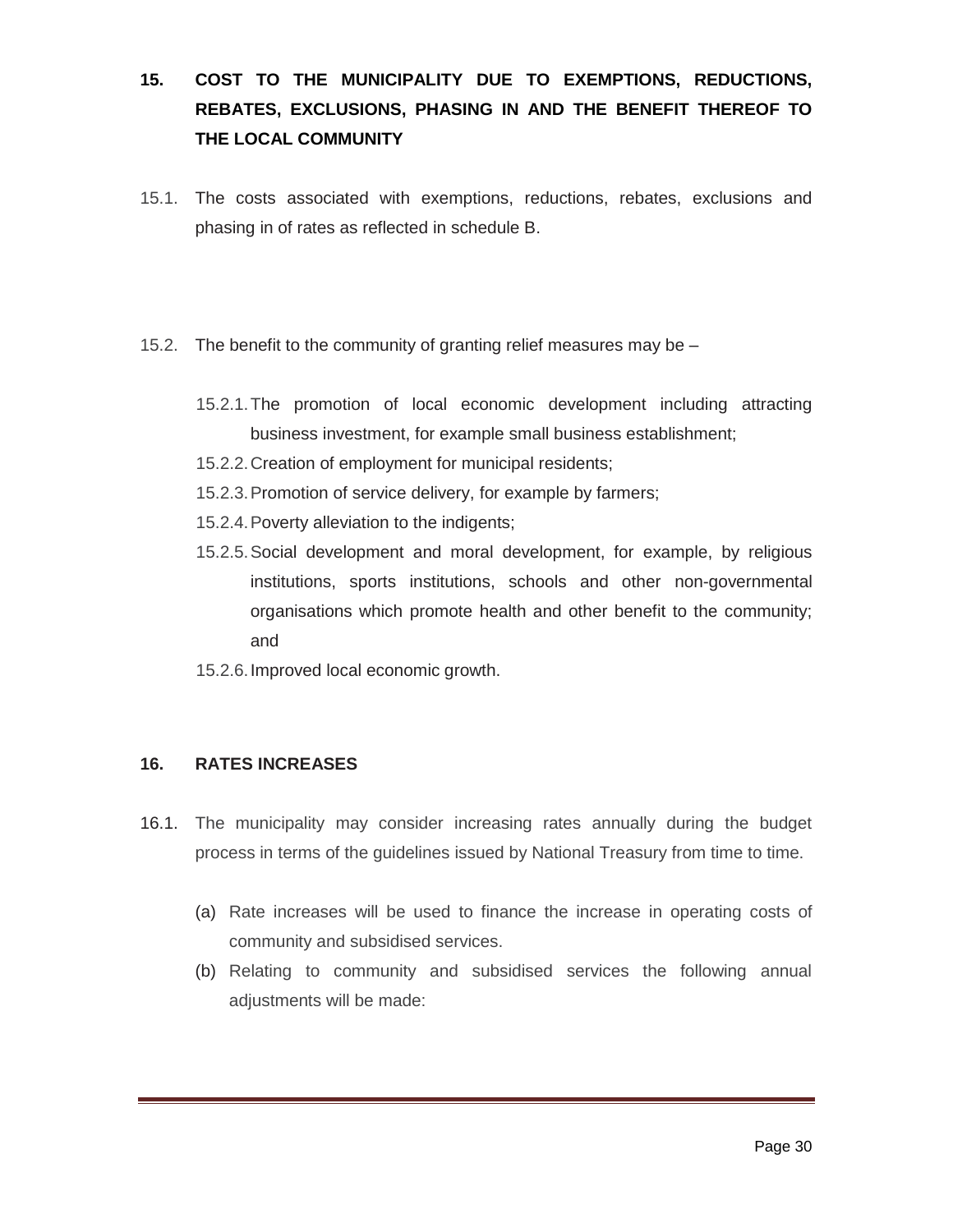- (i) All salary and wage increase as agreed at the South African Local Government Bargaining Council as well as increases of Section 56 and 57 managers;
- (ii) An inflation adjustment for general expenditure, repairs and maintenance and contributions to statutory funds, and
- (iii) Additional depreciation costs or interest and redemption on loans associated with the assets created during the previous financial year.
- 16.2. Extraordinary expenditure related to community services not foreseen during the previous budget period and approved by the council during a budget review process will be financed by an increase in property rates.
- 16.3. Affordability of rates to ratepayers.
- 16.4. All increases in property rates will be communicated to the local community in terms of the municipality's policy on community participation.

#### **17. NOTIFICATION OF RATES**

- 17.1. The municipality will give notice of all rates approved at the annual budget meeting at least 30 days prior to the date that the rates become effective. Accounts delivered after the 30 days notice will be based on the new rates.
- 17.2. A notice stating the extent of the municipality's resolution and the date on which the new rates become operational will be displayed by the municipality for a period of at least 30 days at places provided for that purpose as well as in the Provincial gazette as required in terms of Section 14(2) of the Act.

#### **18. PAYMENT OF RATES**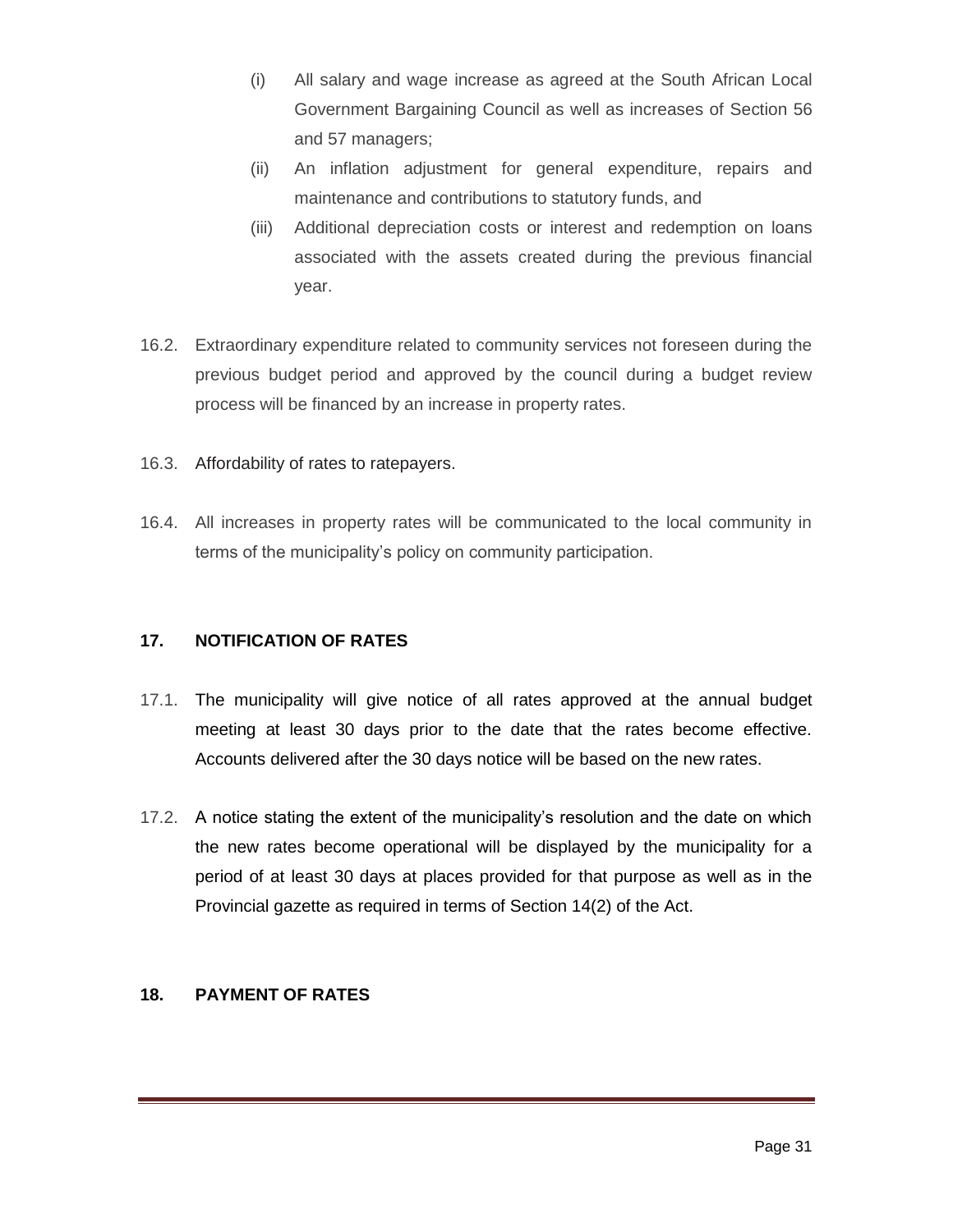- 18.1. Ratepayers may choose between paying rates annually in one instalment on or before 30 September or in twelve equal instalments on or before the seventh day of the month following on the month in which it becomes payable.
- 18.2. If the owner of property that is rateable, notifies the municipal manager or his/her nominee not later than 31 May in any financial year, or such later date in such financial year as may be determined by the municipal manager or his/her nominee that he/she wishes to pay all rates in respect of such property in instalments, such owner shall be entitled to pay all rates in the subsequent financial year and each subsequent financial year in twelve instalments until such notice is withdrawn by him/her in a similar manner.
- 18.3. Interest on arrears of rates, whether payable on or before 30 September or in equal monthly instalments, shall be calculated in accordance with the interest rate as determined in the credit control policy.
- 18.4. If a property owner, who is responsible for the payment of property rates in terms of this policy, fails to pay such rates in the prescribed manner, it will be recovered from him/her in accordance with the provisions of the Credit Control, Debt Collection and Indigent Policy of the Municipality.
- 18.5. Arrears of rates shall be recovered from tenants, occupiers and agents of the owner, in terms of section 28 and 29 of the Act.
	- 18.5.1.
		- (a) If an amount due for rates levied in respect of a property is unpaid by the owner of the property after the date determined, the municipality will recover the amount in whole or in part from the tenant or occupier of the property, despite any contractual obligation between the tenant and the owner. The municipality will only recover the outstanding rates from the tenant or occupier after a written notice has been served to the tenant or occupier.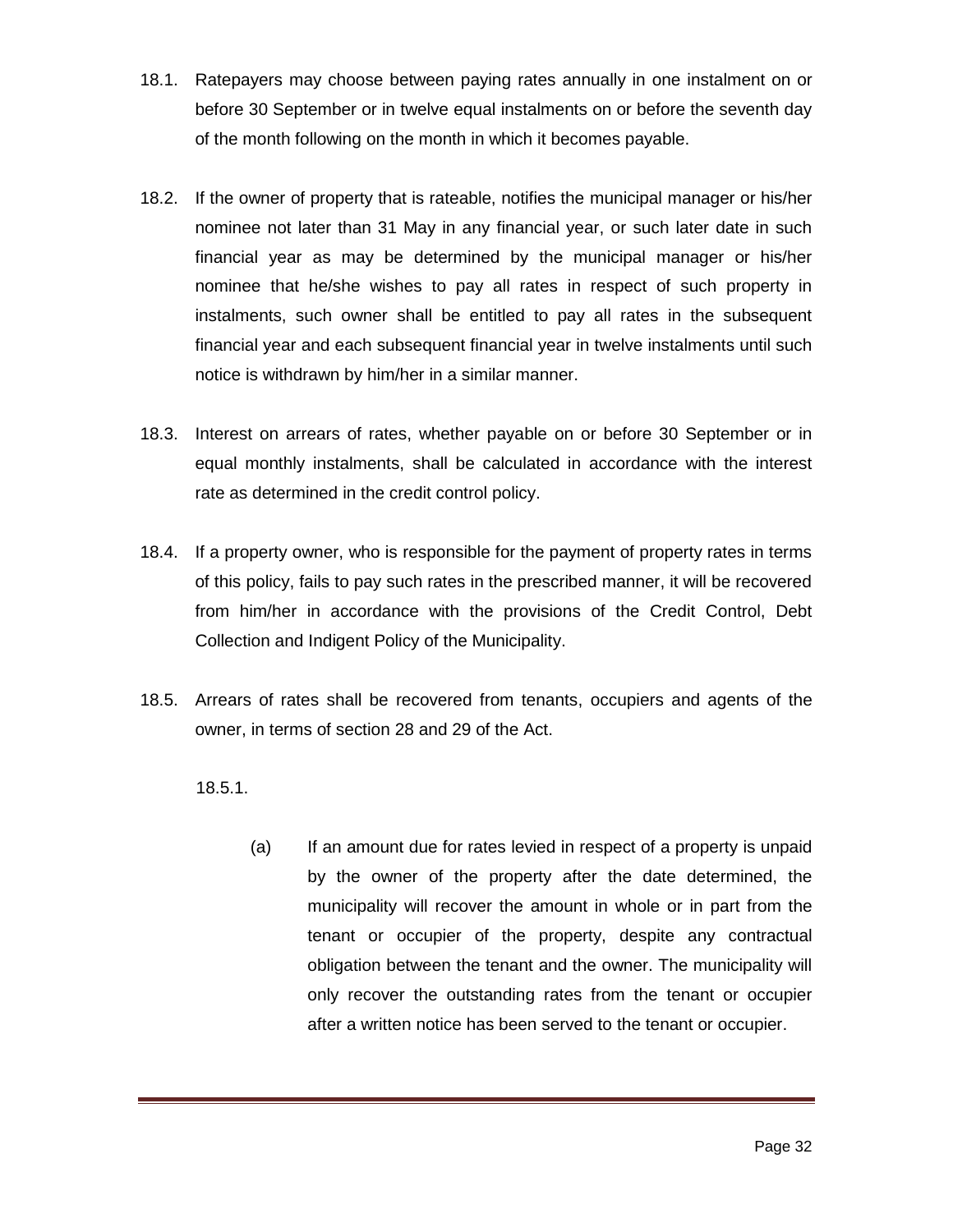(b) The amount that the municipality will recover from the tenant or occupier will be limited to the amount of the rent or other money due and payable, but not yet paid by the tenant or occupier to the owner of the property. The tenant or occupier must set off any amount recovered from them by the municipality against any money owed to the owner.

(c) The tenant or occupier of a property will on request of the municipality, furnish the municipality with a written statement specifying all payments to be made by the tenant or occupier to the owner of the property for rent or other money payable on the property during a period as may be determined by the municipality.

18.5.2.

- (a) If an amount due for rates levied in respect of a property is unpaid by the owner of the property after the date determined, the municipality will recover the amount in whole or in part from the agent of the owner. The municipality will only recover the outstanding rates from the agent after a written notice has been served to the agent.
- (b) The amount that the municipality will recover from the agent will be limited to the amount of any rent or other money received by the agent on behalf of the owner, less any commission due to the agent.
- (c) The agent, will on request of the municipality, furnish the municipality with a written statement specifying all payments for rent on the property and any money received by the agent on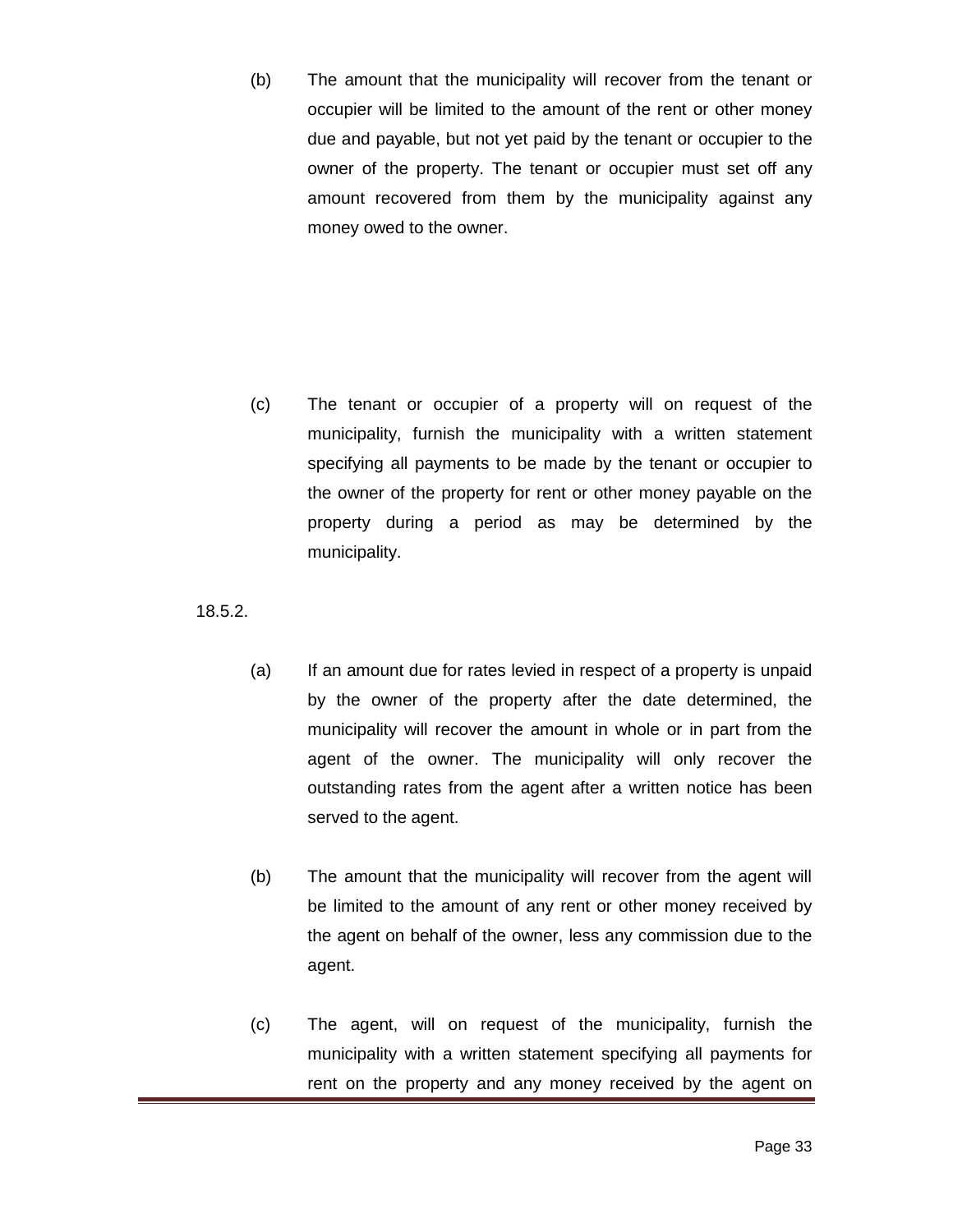behalf of the owner during a period as may be determined by the municipality.

### **19. PAYMENT OF RATES ON PROPERTY IN SECTIONAL TITLE SCHEME**

- 19.1. A rate on a property, which is subject to a sectional title scheme, will be levied on the individual sectional title units in the scheme and not on the property as a whole.
- 19.2. The rate levied on a sectional title unit will be payable by the owner of the unit. The municipality will not recover the rate on such sectional title unit, or any part of such rates, from the body corporate controlling the sectional title unit, **except** when the body corporate itself is the owner of any specific sectional title unit.

#### **20. ACCOUNTS TO BE FURNISHED**

The municipality will furnish each person liable for the payment of rates with a written account, which will specify:

- (a) the amount due for rates payable;
- (b) the date on or before which the amount is payable;
- (c) how the amount was calculated;
- (d) the market value of the property; and
- (e) rebates, exemptions, reductions or phasing-in, if applicable.

A person liable for payment of rates remains liable for such payment, whether or not such has received a written account from the municipality. If the person concerned has not received a written account, he/she must make the necessary enquiries with the municipality.

#### **21. CORRECTION OF ERRORS AND OMMISSIONS**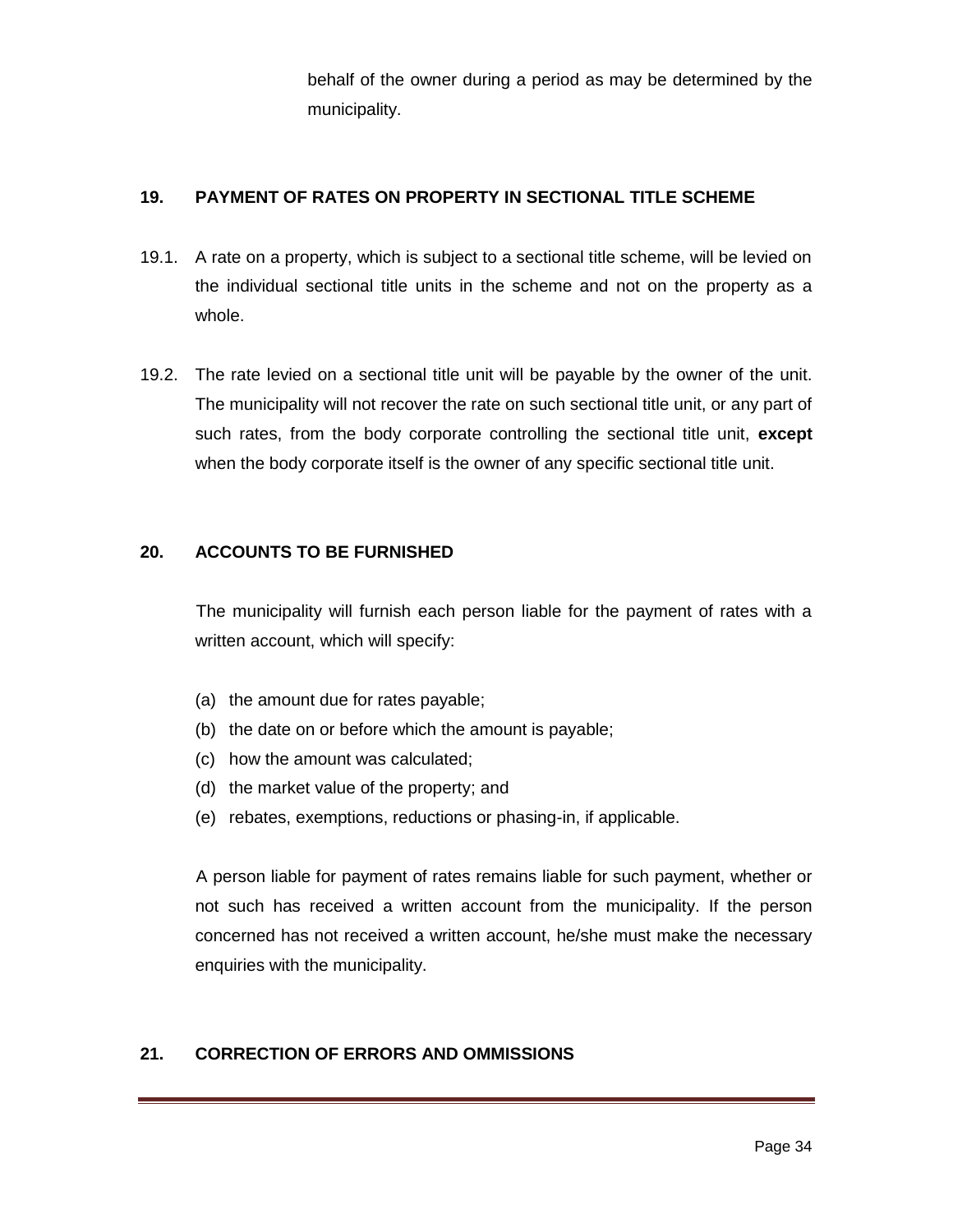- 21.1. Where the rates levied on a particular property have been incorrectly determined, whether because of an error or omission on the part of the municipality or false information provided by the property owner concerned or a contravention of the permitted use to which the property concerned may be put, the rates payable shall be appropriately adjusted for the period extending from the date on which the error or omission is detected back to the date on which rates were first levied in terms of the current valuation roll.
- 21.2. In addition, where the error occurred because of false information provided by the property owner or as a result of a contravention of the permitted use of the property concerned, interest on the unpaid portion of the adjusted rates payable shall be levied at the maximum rate permitted by prevailing legislation.

#### **22. FREQUENCY OF VALUATION**

The municipality shall prepare a new valuation roll every 5 (Five) years in terms of Section 32(1)(b)(ii) of the MPRAA, with the option to extend the validity of the valuation roll to 7 (seven) years with the approval of the MEC for Local Government and Housing in the province in terms of Section 32(1)(b)(ii) of the MPRAA.

Supplementary valuations will be done on a continuous basis but at least once in an annual basis to ensure that the valuation roll is properly maintained.

#### **23. COMMUNITY PARTICIPATION**

Before the municipality adopts the rates policy, the municipal manager will follow the process of community participation envisaged in chapter 4 of the Municipal Systems Act and comply with the following requirements:

The municipal manager will: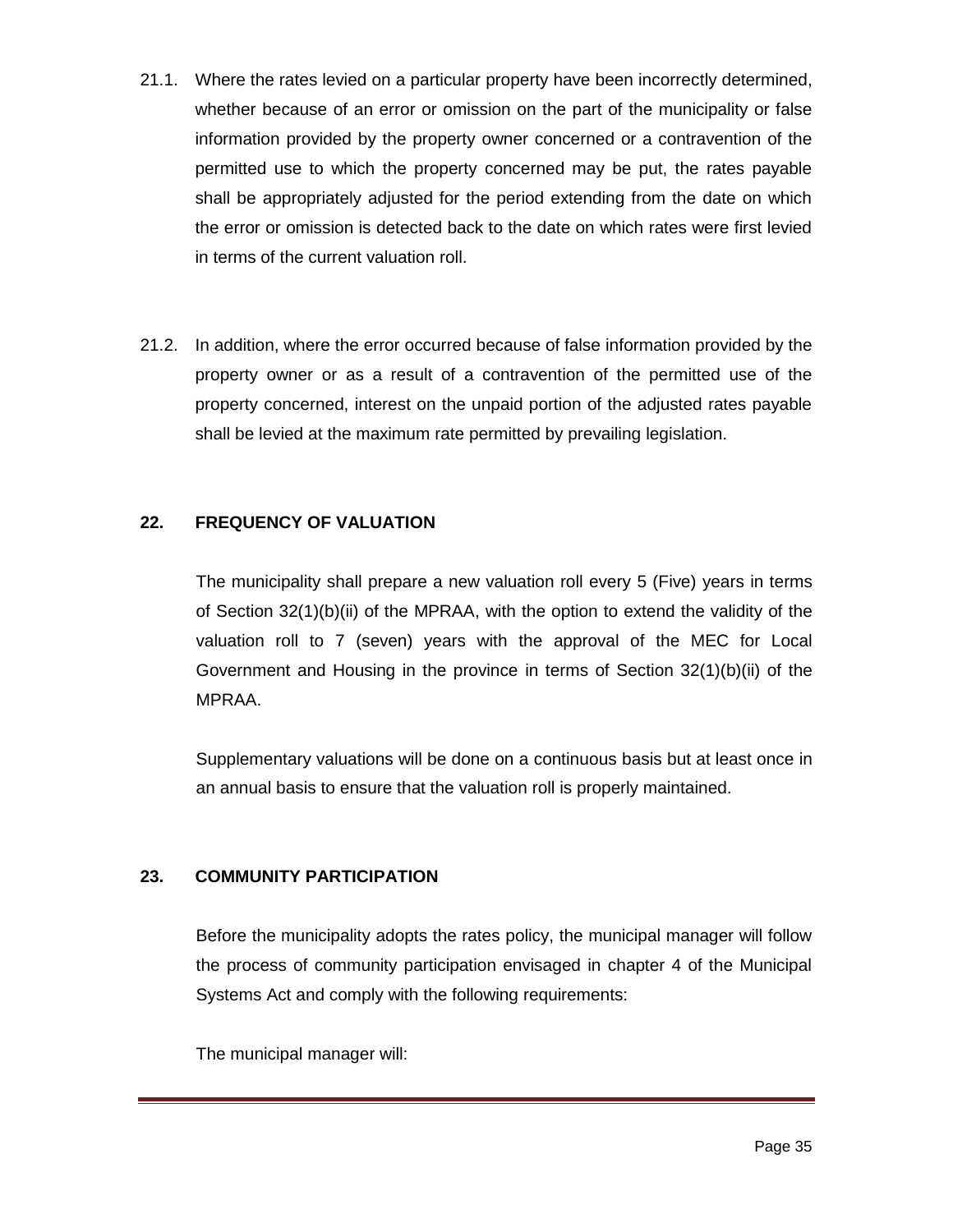- 23.1. Conspicuously display the draft rates policy for a period of at least 30 days at the municipality's head and satellite offices and libraries and on the website.
- 23.2. Advertise in the media a notice stating that the draft rates policy has been prepared for submission to council and that such policy is available at the various municipal offices and on the website for public inspection. Property owners and interest persons are invited to submit written comments or representations to the municipality within the specified period in the notice.
- 23.3. Council will consider all comments and/or representations received when considering the finalisation of the rates policy.

#### **24. REGISTER OF PROPERTIES**

The municipality will compile and maintain a register in respect of all properties situated within the jurisdiction of the municipality. The register will be divided into Part A and Part B.

Part A of the register will consist of the current valuation roll of the municipality and will include all supplementary valuations done from time to time.

Part B of the register will specify which properties on the valuation roll or any supplementary valuation roll are subject to:

- Exemption from rates in terms of section 15 of the Property Rates Act;
- Rebate or reduction in terms of section 15;
- Phasing-in of rates in terms of section 21; and
- Exclusions as referred to in section 17.

The register will be open for inspection by the public at the municipal main offices during office hours or on the website of the municipality.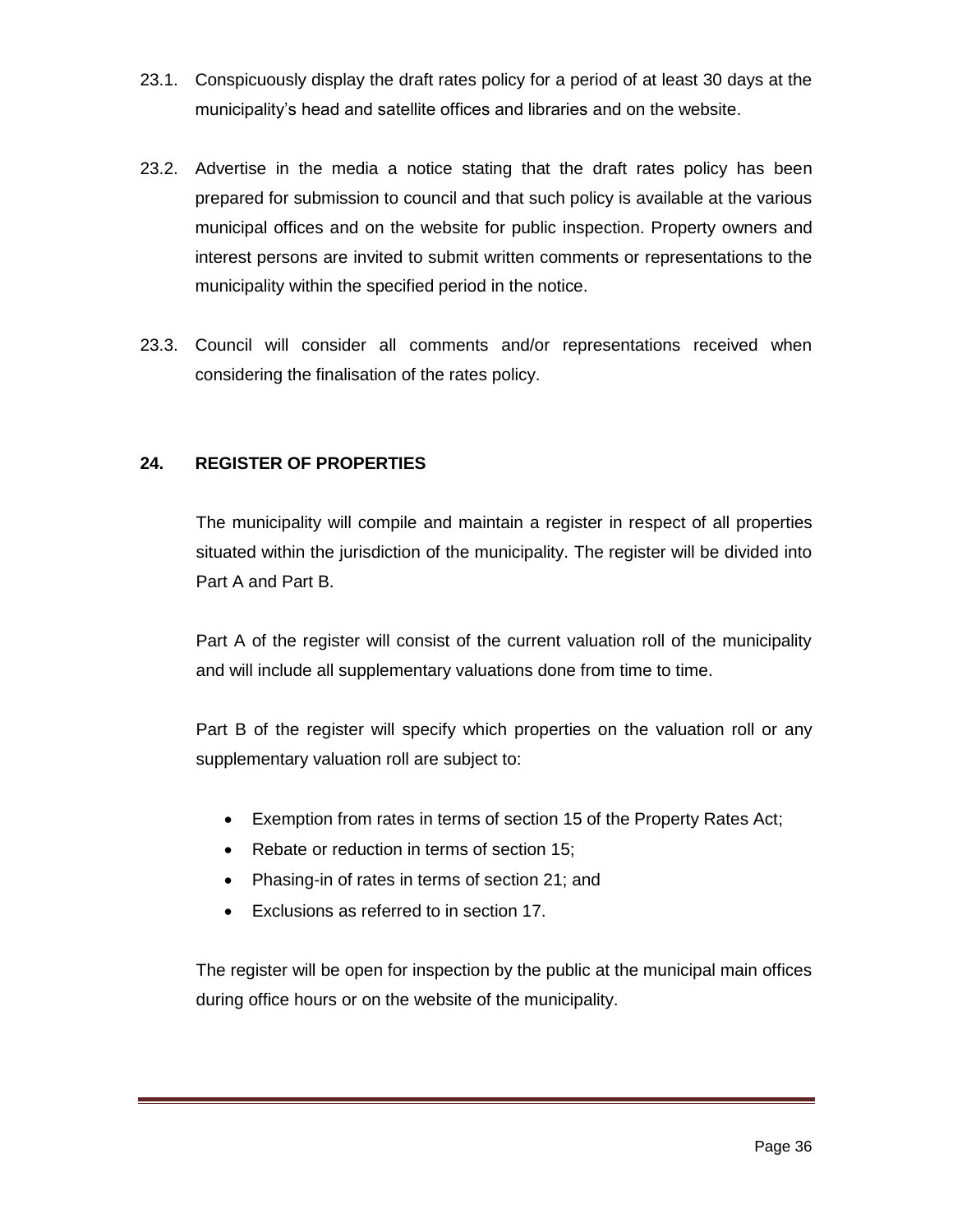The municipality will update Part A of the register every 6 months during the supplementary valuation process.

Part B of the register will be updated annually.

#### **25. BY-LAWS TO GIVE EFFECT TO THE RATES POLICY**

The municipality will adopt By-laws to give effect to the implementation of the Rates Policy and such By-laws may differentiate between different categories of properties and different categories of owners of properties liable for the payment of rates.

#### **26. REGULAR REVIEW PROCESSES**

The rates policy must be reviewed on an annual basis to ensure that it complies with the Municipality's strategic objectives as contained in the IDP and with legislation.

#### **27. SHORT TITLE**

This policy is the Property Rates Policy of the Merafong City Local Municipality.

#### **28. ENFORCEMENT/IMPLEMENTATION**

This draft rate policy will be tabled to Council for public comments and on approval will be implemented with effect from 01 July 2018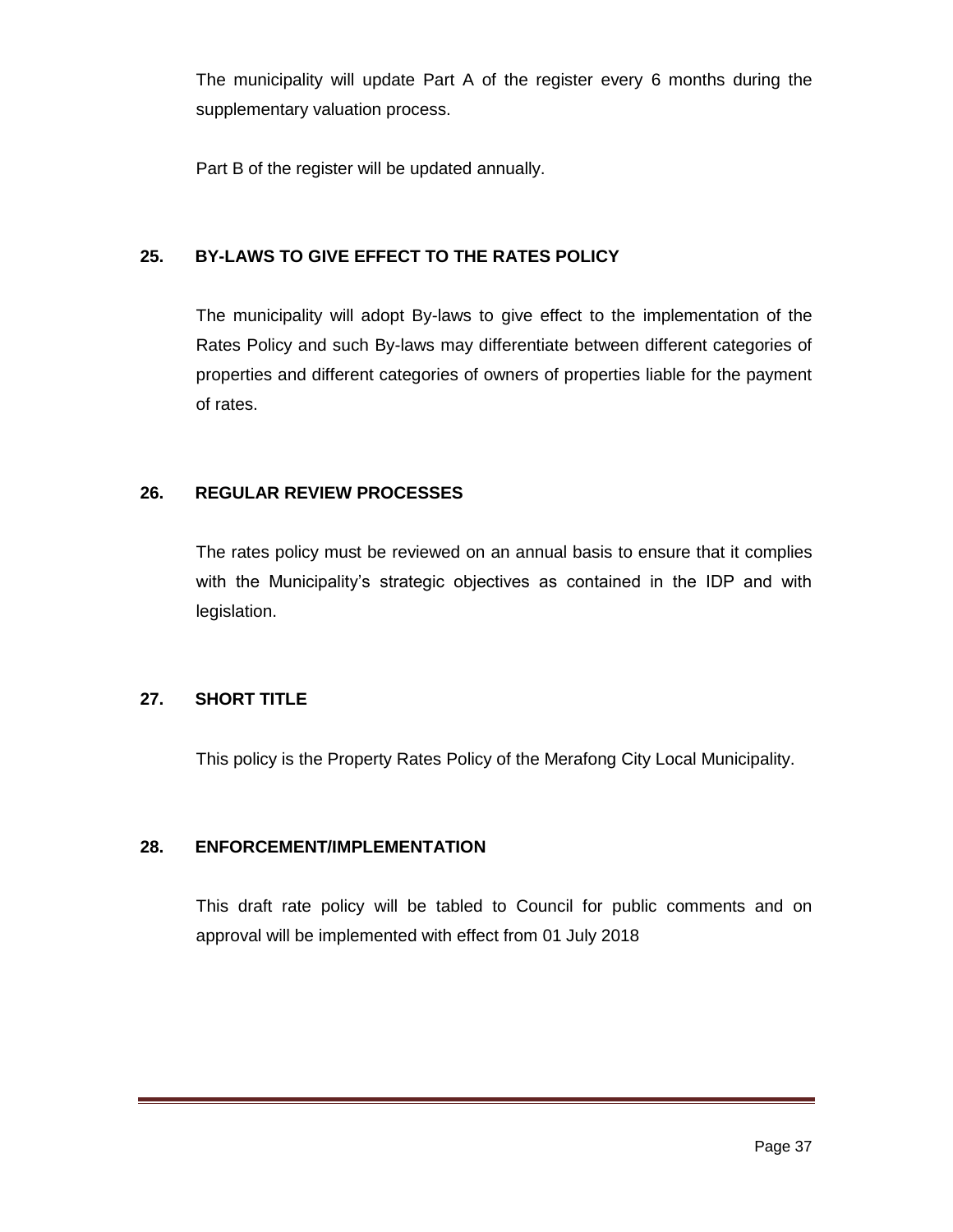# **ADDENDUM**

# **LEGAL REQUIREMENTS THAT ALL MUNICIPALITIES MUST COMPLY WITH INTERMS OF THE MUNICIPAL PROPERTYRATES ACT, 2004 (ACT NO. 6 OF 2004) AS AMENDED WITH REGARD TO RATES POLICY**

#### **DEVELOPMENT**

This addendum does not contain all provisions of the Act that must be complied with in the development of rates policy, but list just a few provisions key provisions that the municipality deems it necessary for residents/ratepayers to be aware so that they get a full picture of rating issues that will affect them.

#### **1) IMPERMISSIBLE RATE**

A municipality may not levy a rate on the following in terms of section 17(1) of the Act:

- On the first 30% of the market value of public service infrastructure;
- Any part of the seashore in terms of section  $(17(1)(b))$  of the Act;
- Any part of the territorial waters of the Republic in terms of section  $17(1)(c)$  of the Act;
- Any island of which the state is the owner in terms of section  $17(1)(d)$  of the Act;
- Protected areas in terms of section  $17(1)(e)$  of the Act;
- Properties belonging to land reform beneficiaries in terms of section 19;
- Section  $17(1)(q)$  of the Act;

 On the first R15 000.00 of the market value of residential in terms of section 17(1)(h) of the Act; with an additional R85 000.00 exemption of the market value of a property assigned in the valuation roll or supplementary valuation roll of a municipality to a category determined by the municipality for residential properties with a total exemption of R100 000.

- Approved indigents are exempted from paying rates.
- Religious institutions in terms of section 17(1)(i) of the Act.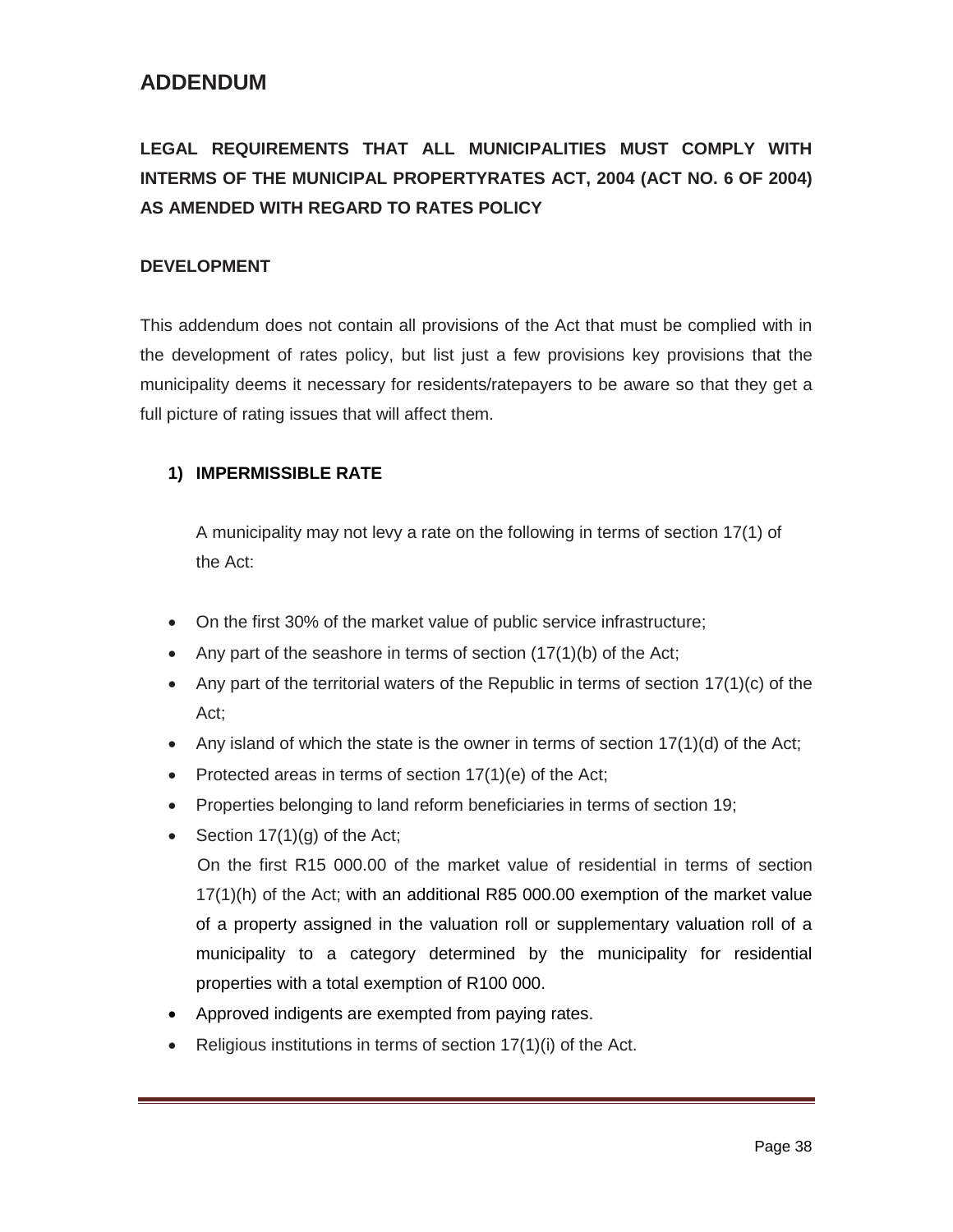#### **2) PRESCRIBED RATIOS**

The municipality will comply with the ratios set by the Minister of Provincial and Local Government in concurrence with the Minister of Finance in terms of section 19 of the Act.

#### **3) LIMITS ON ANNUAL INCREASES OF RATES**

The municipality will comply with the notice issued by the Minister of Provincial and Local Government in concurrence with the Minister of Finance regarding the set upper limit on the percentage by which rates on properties or a rate on a specific property may be increased in terms of section 20 of the Act.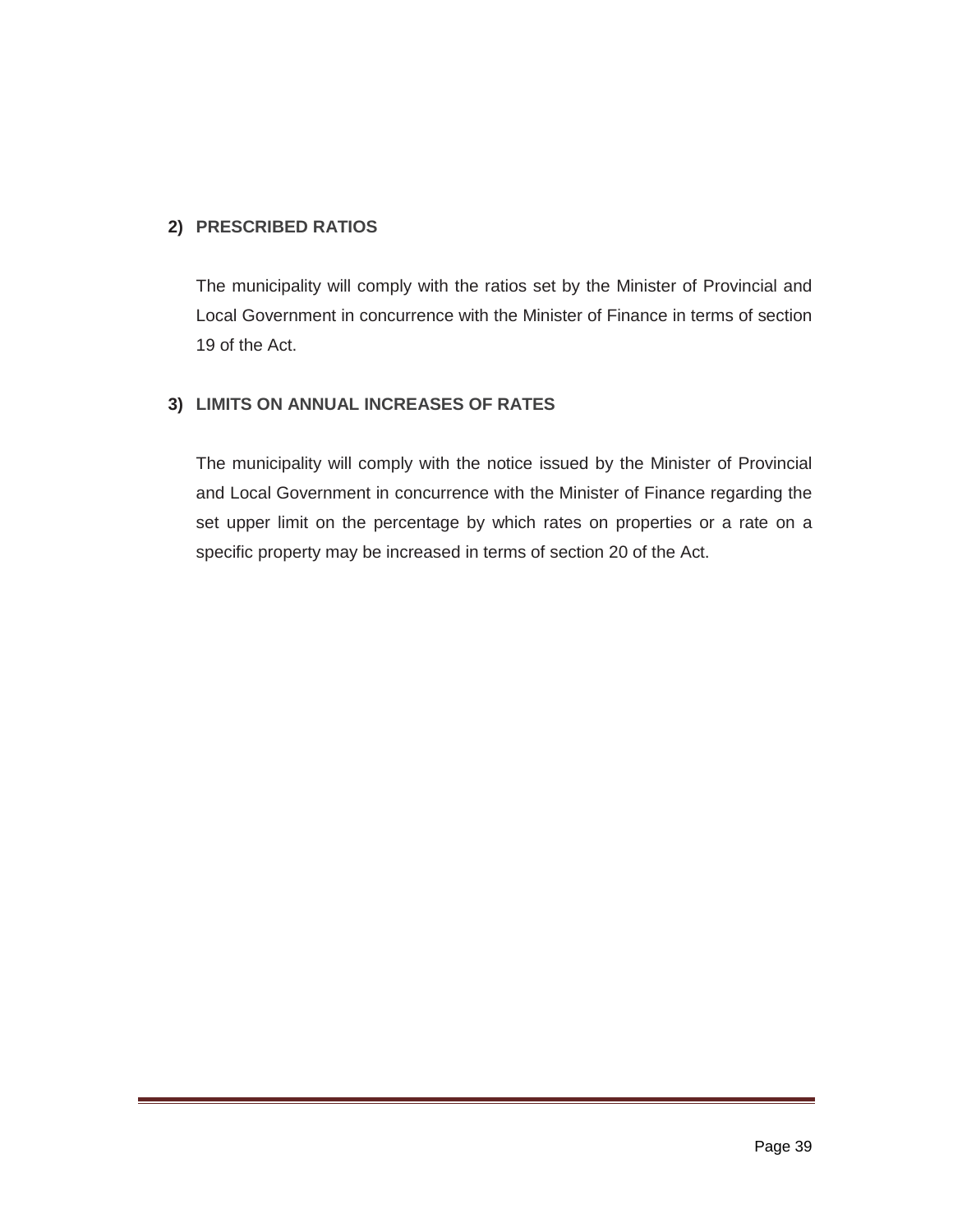# **SCHEDULE OF REBATES**

| <b>Category/Description</b>                                    | Proposed | Council's |
|----------------------------------------------------------------|----------|-----------|
|                                                                | rebate   | adopted   |
|                                                                |          | rebate    |
| <b>State Properties</b>                                        | 20%      |           |
| Residential Properties if the stand is developed               | 0%       |           |
| Public schools                                                 |          |           |
| Private schools                                                |          |           |
| <b>Public Service Infrastructure</b>                           | 30%      |           |
|                                                                |          |           |
| <b>Rebates on Agricultural Land</b>                            |          |           |
| No municipal roads next to property                            | 7,5%     |           |
| No municipal sewerage to the property                          | 7,5%     |           |
| No municipal electricity to the property                       | 7,5%     |           |
| No water supply to the property by the municipality            | 15%      |           |
| No refuse removal provided by the municipality                 | 7,5%     |           |
| Contribution to job creation                                   | 5%       |           |
| <b>TOTAL REBATE</b>                                            | 50%      |           |
| Contribution to social and economic welfare of farm workers:   |          |           |
| Permanent residential property provided to the farm workers    | 5%       |           |
| Residential property provide with potable water                | 5%       |           |
| Residential property provide with electricity                  | 5%       |           |
| Availing land/buildings for burial, education and recreational | 10%      |           |
| purposes for farm workers                                      |          |           |
| <b>TOTAL REBATE</b>                                            | 25%      |           |
| Retired and disabled person on residential properties only:    |          |           |
|                                                                |          |           |
| Owner with income between R1 - 80 000                          | 100%     |           |
| Owner with income between R80 001 - 84 000                     | 75%      |           |
| Owner with income between R84 001 - R88 000                    | 50%      |           |
| Owner with income between R88 001-R92 000                      | 25%      |           |
| Owner with income above R92 001.                               | 0%       |           |